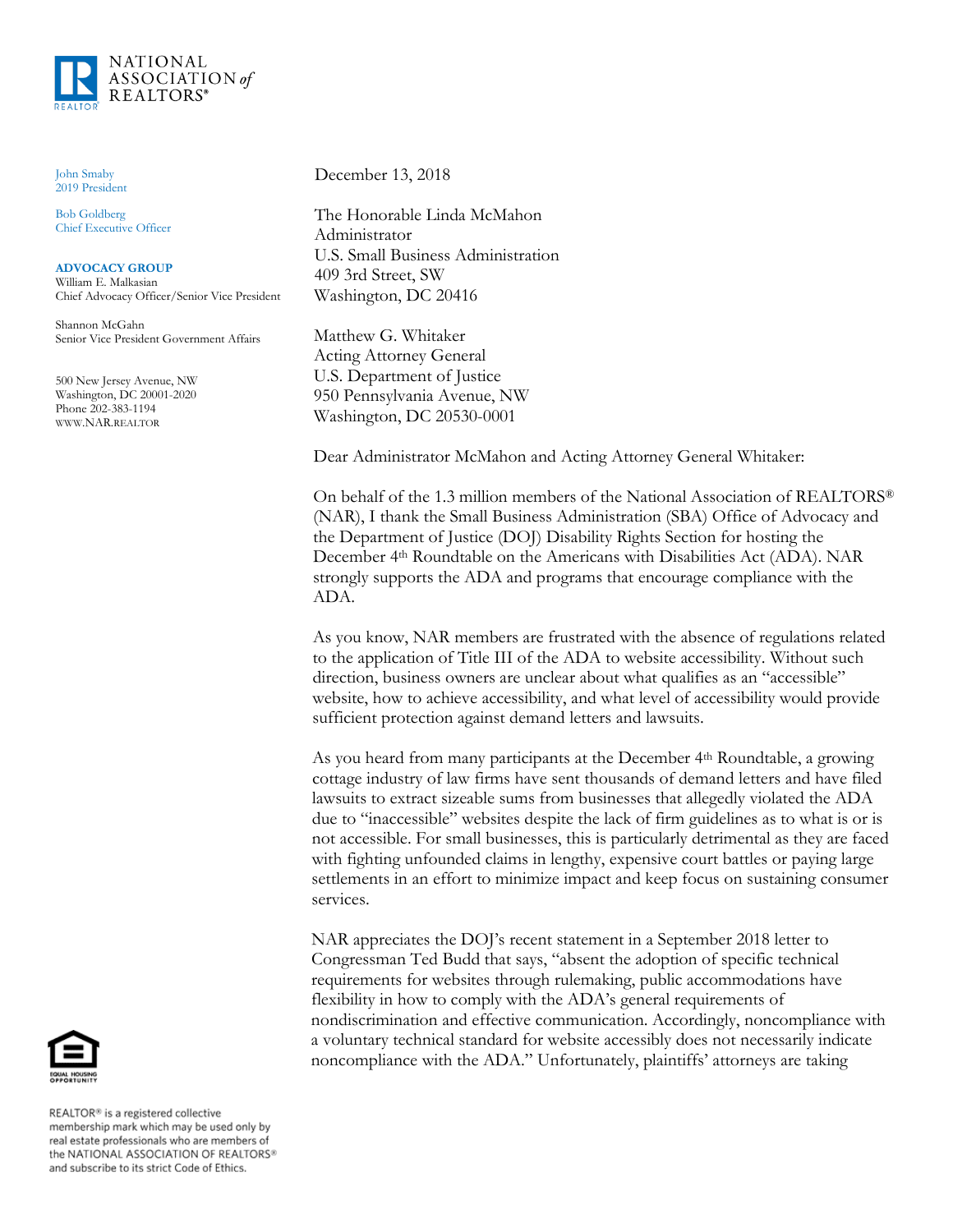advantage of this "flexibility" in compliance, which is evidenced in the 30 percent increase in website accessibility lawsuits filed from 2017 to 2018. <sup>1</sup>

NAR is eager to continue working with the DOJ and other industry partners to develop a clear and reliable technical standard for website accessibility. This will allow NAR members and other business owners to provide individuals with disabilities access to the information, benefits, and services available on their respective websites. To further these efforts, NAR responded to the May 2016 Supplemental Advance Notice of Proposed Rulemaking under Title II of the ADA concerning the accessibility of Web information and services of state and local government entities. The attached recommendations explain important considerations for any future rulemakings, with necessary transition timelines to reduce unnecessary burdens on small businesses.

In addition to our efforts on website accessibility, NAR is committed to working with Congress to add a critical "noticeand-cure" provision to the ADA to give business owners the opportunity to rectify a violation within a reasonable period before they are threatened with a costly lawsuit or a demand letter. Currently, business owners are given no opportunity to fix accessibility issues before a costly legal process begins. This effort will strengthen and improve the ADA by ensuring businesses spend their resources fixing alleged violations instead of on lengthy legal processes.

NAR looks forward to continuing this conversation and working with the DOJ to ensure that regulations are keeping pace with the technological advances in the real estate industry and other business sectors. If you have any questions or concerns, please contact me, or our Director of Real Estate Services and Policy Oversight, Sarah Young, at [SCYoung@REALTORS.org](mailto:SCYoung@REALTORS.org) or 202-383-1233.

Sincerely,

marti John Smaby

2019 President, National Association of REALTORS®

cc: Janis C. Reyes, Assistant Chief Counsel, SBA Office of Advocacy Savannah Weston, Attorney Advisor, DOJ Disability Rights Section Mary Adams, Architect, DOJ Disability Rights Section

Attachment

<sup>1</sup> https://www.adatitleiii.com/2018/07/website-access-and-other-ada-title-iii-lawsuits-hit-record-numbers/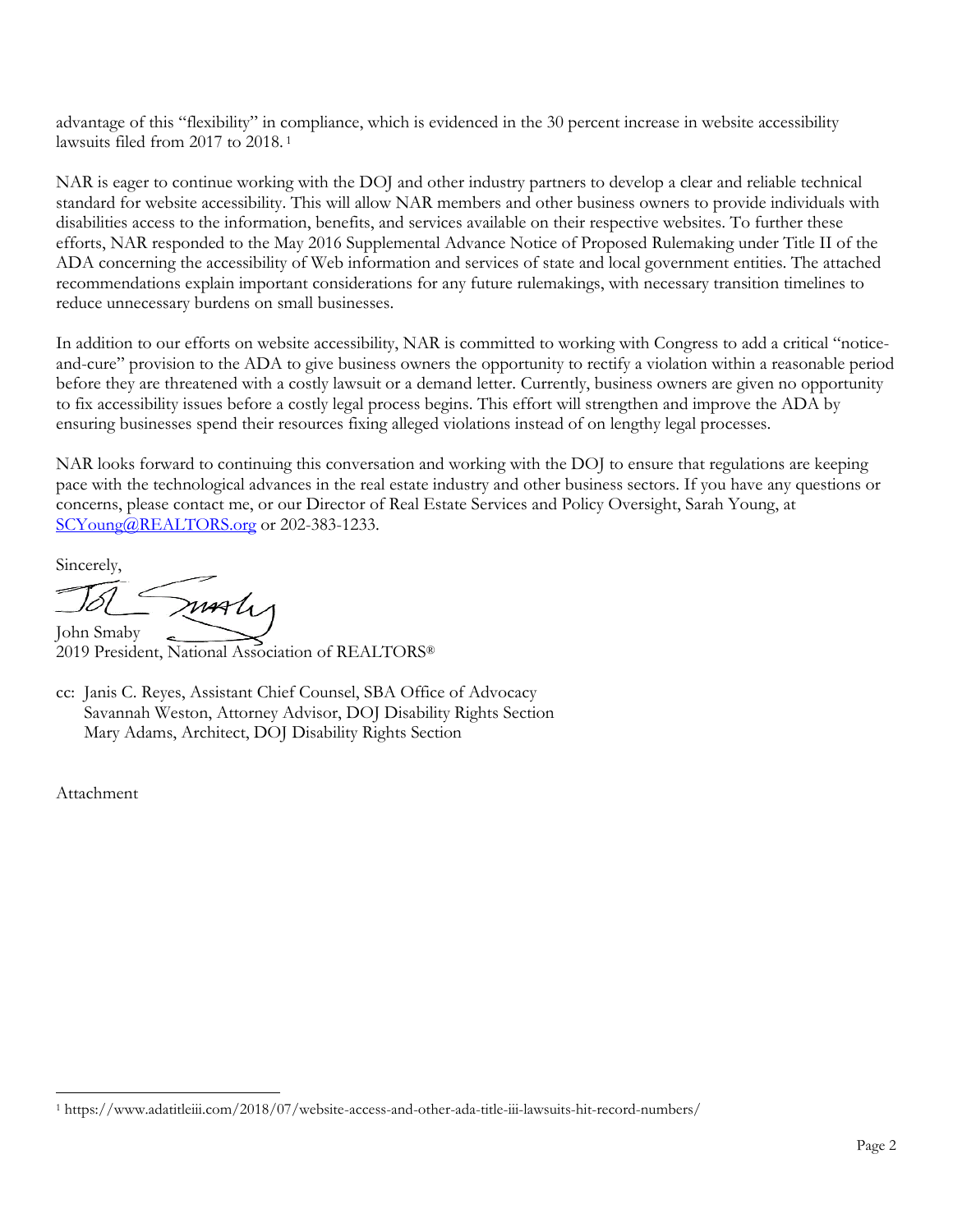

Tom Salomone 2016 President

Dale A. Stinton Chief Executive Officer

#### **GOVERNMENT AFFAIRS DIVISION**

Jerry Giovaniello, Senior Vice President Gary Weaver, Vice President Joe Ventrone, Vice President & Deputy Chief for Regulatory Affairs Scott Reiter, Vice President Jamie Gregory, Deputy Chief Lobbyist

500 New Jersey Ave., NW Washington, DC 20001-2020 Ph. 202-383-1194; Fax 202-383-7580 www.REALTOR.org

October 7, 2016

Ms. Vanita Gupta Principal Deputy Assistant Attorney General U.S. Department of Justice Civil Rights Division 950 Pennsylvania Avenue, NW Office of the Assistant Attorney General, Main Washington, D.C. 20530

Re: RIN 1190-AA65 or Docket ID No. 128 (submitted electronically)

Dear Principal Deputy Assistant Attorney Gupta:

I write on behalf of more than 1.1 million members of the National Association of REALTORS® (NAR) in response to the Department of Justice's (the Department) May 9, 2016, Supplemental Advance Notice of Proposed Rulemaking (SANPRM) under Title II of the *Americans with Disabilities Act* (ADA) concerning the accessibility of Web information and services of state and local government entities.

Although this rulemaking will result in regulations that only apply to state and local governments covered by Title II of the ADA, the Department noted that: "[a] Title II Web accessibility rule is likely to facilitate the creation of an infrastructure for Web accessibility that will be very important in the Department's preparation of the Title III Notice of Proposed Rulemaking on Web site accessibility of public accommodations." While NAR's members support the adoption of clear website accessibility standards and requirements, some of the positions taken by the Department in this rulemaking ignore the practical challenges entities face in creating and maintaining websites. It is for these reasons that NAR is submitting comments to the SANPRM, as many of the issues raised will be addressed by the Department in any proposed regulations for the accessibility of Web information of places of public accommodations under Title III of the ADA.

The real estate market is a major contributor to the national economy and any alterations affecting this industry must be thoroughly vetted. To that end, there are a number of the Department's preliminary positions in the SANPRM that cause NAR and its members serious distress, discussed in more detail below. With these considerations in mind, NAR urges the Department to streamline and expedite the Title III rulemaking process.

#### *Practical Challenges Exist with Conformance Requirements*

The proposal to require websites to conform to Website Content Accessibility Guidelines 2.0 AA (WCAG 2.0 AA), which are published by the Web Accessibility Initiative of the World Wide Web Consortium, the main international standards organization for the Internet, are inherently problematic. *Neither the Department nor any other federal agency has adopted WCAG 2.0 AA for their own websites*, yet the Department is proposing to adopt this standard in this rulemaking. Some of the greatest challenges NAR's members foresee are as follows:

- The subjectivity involved with implementing certain aspects of WCAG 2.0 AA;
- The sheer amount of work and resources associated with complying with certain aspects of WCAG 2.0 AA (e.g. Manually creating alternative text for hundreds of thousands of images of homes and audio descriptions and closed captioning for videos);
- The inability to control or have knowledge of the accessibility of third party websites that are linked from a member's website;
- Third-party content and service vendors who are unwilling to conform to WCAG 2.0 AA;
- Scarcity of qualified digital accessibility consultants who truly understand how to implement WCAG 2.0 AA and the lack of qualified website developers who know



REALTOR® is a registered collective membership mark which may be used only by real estate professionals who are members of the NATIONAL ASSOCIATION OF REALTORS® and subscribe to its strict Code of Ethics.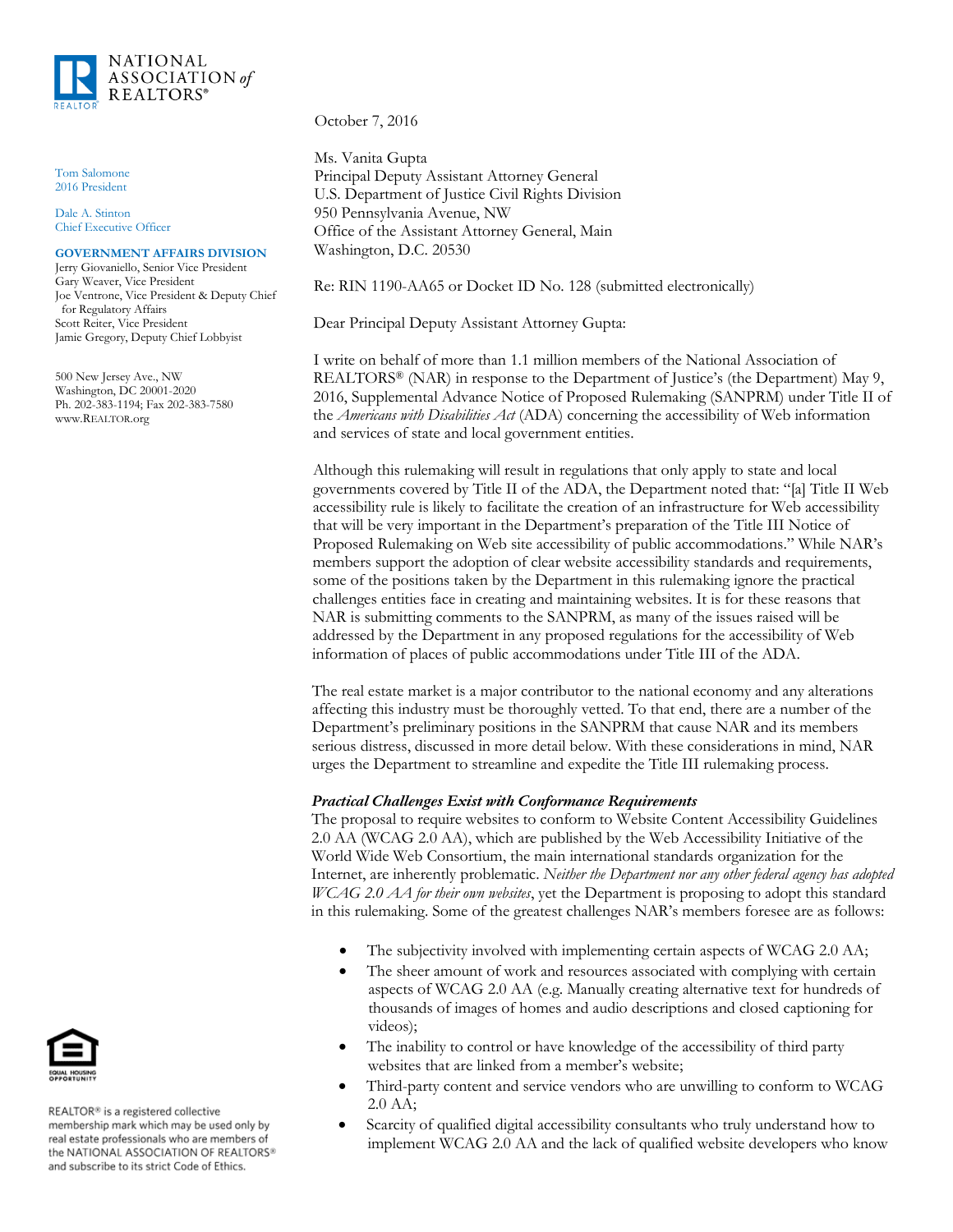how to then implement WCAG 2.0 AA (because the consultants do not actually implement the code changes);

- Cost of retaining qualified consultants to evaluate, and developers to implement required changes, the length of time such changes will take to implement, and the extreme burden this places on a small entity's resources, including independent contractors;
- The lack of official guidance from the Department or agreement among experts on: (1) how to demonstrate conformance with WCAG 2.0 AA; (2) website testing protocols; and (3) the elements of an appropriate compliance program;
- The absence of a safe harbor for covered entities that are committed to and working to make their websites accessible, but may still be exposed to expensive and often unwarranted ADA Title III lawsuits.

The task of making one's own website conform to the WCAG 2.0 Level A or Level AA is formidable and expensive enough and NAR's members are further concerned about the possible expansion of regulation from the websites of covered entities to their "web content." This possible change in scope has unimaginable and detrimental consequences given the continuous amount of content that real estate professionals push out to the web and that appear on third party websites not under the web content creator's control.

The Department should not impose additional burdens for which compliance is virtually impossible. Covered entities and the vendors that support them need time to learn and implement the accessibility techniques that are essential to making and keeping a website conforming to the standard that the Department ultimately adopts.

#### *Lack of Government Regulations Contributes to Growing Number of Lawsuits*

The absence of clear regulations related to Title III of the ADA's application to Web information has contributed to the growing cottage industry of law firms sending demand letters and filing lawsuits in order to extract sizeable sums from companies that allegedly violated the ADA due to an "inaccessible" website.

At least six plaintiff's law firms<sup>1</sup> have already taken advantage of the Department's delay in providing clear guidance on the ADA's requirements for website accessibility, and have extracted sizeable settlements from hundreds of companies. In the absence of a clear website accessibility standard, such as one similar to the ADA 2010 Standard for physical accessibility, businesses are very confused about what qualifies as an "accessible" website, how to achieve accessibility, and what level of accessibility would provide sufficient protection from receiving demand letters and lawsuits.

Without interim guidance, companies are reluctant to make costly changes to their websites that may not comply with the Department's final rule. It is therefore imperative that the Department implement protections during this rulemaking process for covered entities working to provide accessibility to ensure immunity from liability under the ADA and are not engaging in unlawful discrimination.

#### *NAR is Uniquely Positioned to Comment on the SANPRM*

 $\overline{a}$ 

NAR is uniquely positioned to comment on the SANPRM because it is the United States' largest trade association, representing over 1.1 million real estate professionals. NAR's members are involved in all aspects of the residential and commercial real estate industries, and belong to one or more of the approximately 1,200 local REALTOR® associations or boards, and 54 state and territorial REALTOR<sup>®</sup> associations. The real estate industry alone accounts for at least 15 percent of the U.S. economy, comprising of over \$2 trillion in residential and commercial real estate transactions, and creating millions of jobs.

NAR members, who identify themselves as REALTORS®,<sup>2</sup> are individuals who make their livelihood as real sales professionals and recognize how technology innovations impact the delivery of real estate information and the future of their businesses. According to the 2016 NAR Member Profile, 69 percent of REALTORS® reported having a website of their own, and 54 percent have had a website for at least five years.<sup>3</sup> REALTORS<sup>®</sup> recognize that consumers have become increasingly digital, and that they rely on brokers' and third party real estate listing websites to conduct property searches, and watch property listing videos.

<sup>&</sup>lt;sup>1</sup> These firms are distinct from the Department's own enforcement actions and disability rights advocacy groups and their dedicated attorneys who have a long history of advocating for businesses and the law to adopt and incorporate more accessible technologies through structured negotiations and less adversarial actions.

<sup>2</sup> REALTOR® is a federally registered collective membership mark, which identifies a real estate professional who is a member of the National Association of REALTORS®. NAR is the exclusive owner of the REALTOR®, REALTORS®, REALTOR ASSOCIATE®, AND REALTOR® Logo trademarks. <sup>3</sup> National Association of REALTORS® Research Division, *2016 National Association of Realtors Member Profile*, (May 2016). [Hereinafter 2016 NAR Member Profile].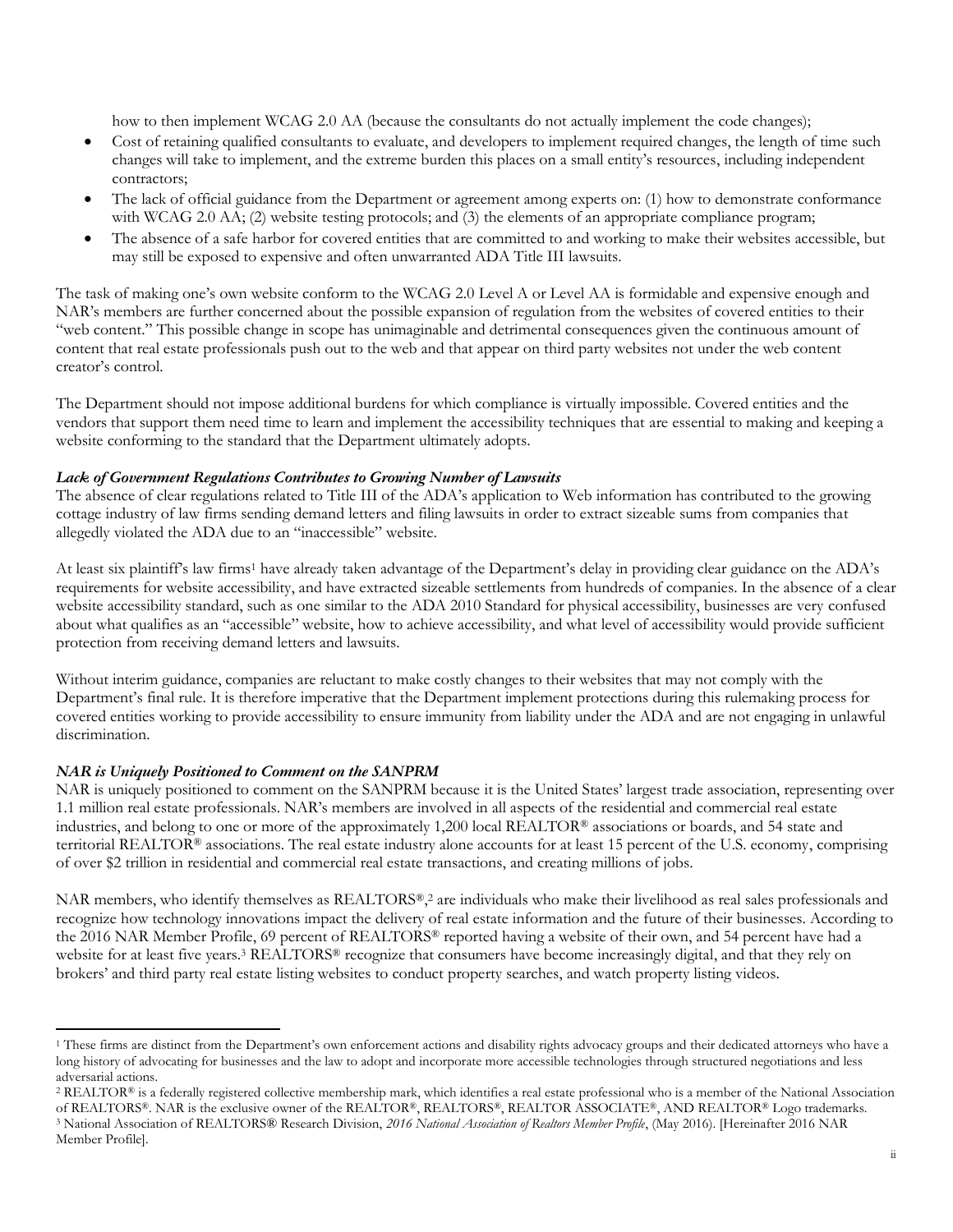In fact, 90 percent of homebuyers rely on the internet as their primary research tool during their home buying process, and 52 percent turn to the Web as their first step.<sup>4</sup> Real estate-related searches on Google.com have grown 22 percent year-over-year.<sup>5</sup> NAR's members' and other real estate professionals' ability to effectively advertise and promote their real estate services online is therefore paramount to business sustainability and remaining competitive in today's real estate industry.

NAR members also recognize the importance of providing access to the real estate information and services they provide to all individuals, including individuals with disabilities. Since its enactment, NAR's members have been deeply committed to complying with the ADA, and have strived to provide individuals with disabilities with access to the same information, benefits, and services available on their websites; however, the extent to which certain technologies can be made accessible is sometimes limited.

Real estate professionals have used, when necessary, alternative means, such as by telephone and in-person communications, to communicate with individuals with disabilities. NAR urges the Department to state that telephonic and in-person service can be just as, if not more, effective as having a website that conforms to WCAG 2.0 AA. For example, real estate professionals commonly provide verbal descriptions of properties to potential buyers, or show the properties to the buyers in person.<sup>6</sup> In the real estate context, this service is commonplace, and is arguably even more effective and reasonable than a vision-impaired person reading about a property's attributes online. Any future rulemaking should continue to allow for these types of alternative means of delivering information.

In light of the many challenges that covered entities will face in achieving and maintaining conformance with WCAG 2.0 AA, should the Department decide to adopt this standard, the Department should allow covered entities that have strived to create an accessible website to utilize the availability of phone or in-person access as a defense to any lawsuit where the failure of a website to conform to the Department's adopted accessibility standard is an unexpected or isolated issue. NAR strongly advocates for a final rule that provides for alternatives, safe harbors, and carve-outs for technology accessibility requirements in order to ensure its members, both large and small, can continue to provide their online services.

For these reasons and more, NAR submits the attached detailed comment on the SANPRM proposal in the following addendum.

#### *Conclusion*

l

As the real estate sales industry continues to grow, the use of websites to transact real estate business will continue to be essential to participation in the industry. Regulations must keep pace with technology developments in this field, and avoid overly onerous or costly requirements, as well as take into consideration the significant positive impact the real estate industry has on the economy. NAR appreciates the opportunity to comment on this SANPRM, and thanks the Department for considering its comments. If you have any questions or concerns, please contact me or our regulatory policy representative, Christie DeSanctis, at [CDeSanctis@REALTORS.org](mailto:CDeSanctis@REALTORS.org) or 202-383-1102.

Sincerely,

Tom Salomone 2016 President, National Association of REALTORS®

<sup>4</sup> The Digital House Hunt: Consumer and Market Trends in Real Estate, A Joint Study from The National Association of REALTORS® and Google. <sup>5</sup> *Id*.

<sup>6</sup> Ninety-one percent of NAR members surveyed preferred using the telephone for communications with current clients, which nearly tied with email communication. *See* 2016 NAR Member Profile.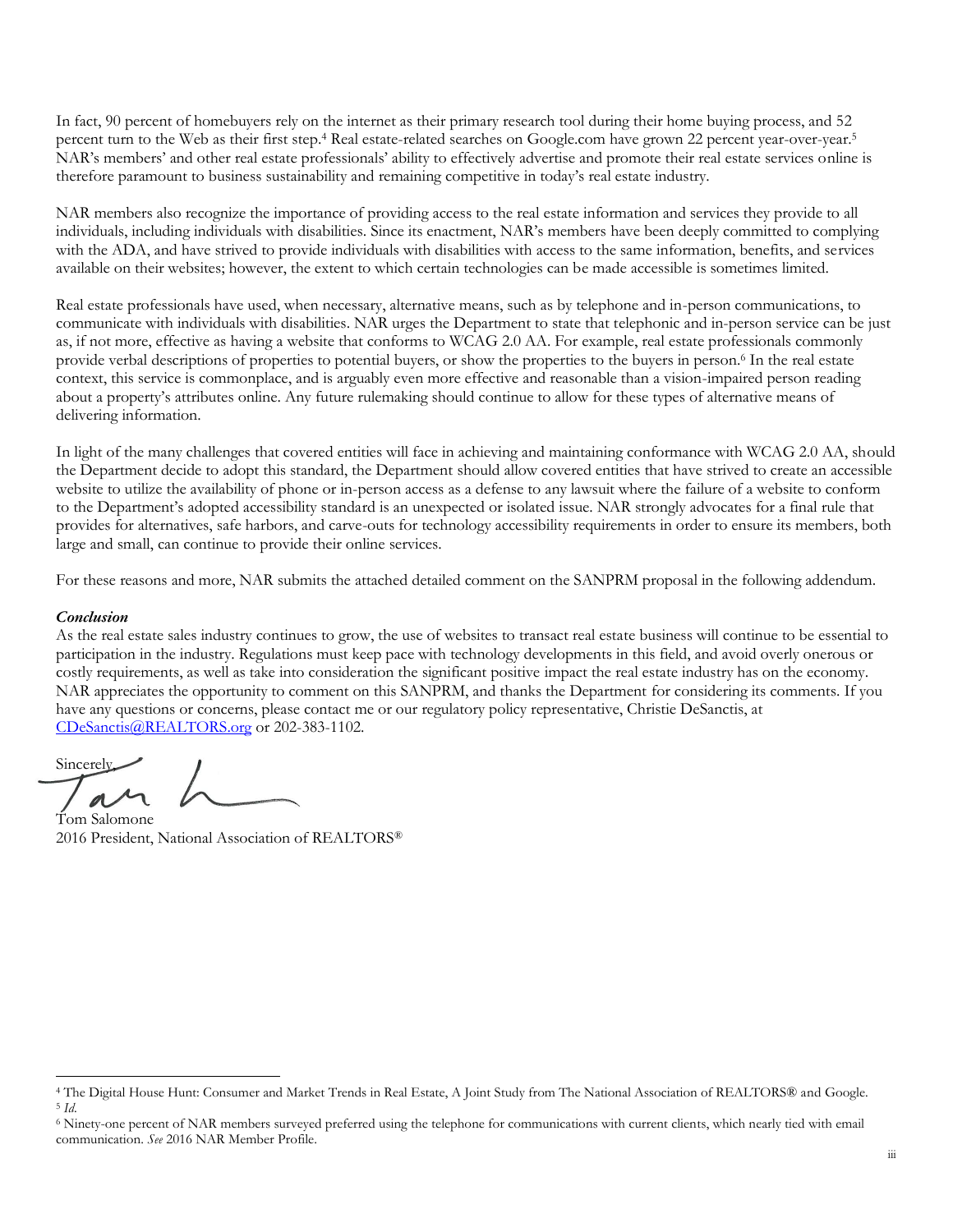# **Table of Contents**

| $\mathbf{I}$ . | THE SCOPE OF REGULATION SHOULD BE LIMITED TO WEBSITES -                                                        |  |
|----------------|----------------------------------------------------------------------------------------------------------------|--|
| II.            | NAR SUPPORTS ADOPTION OF WCAG 2.0 AS THE ACCESSIBILITY                                                         |  |
| III.           | THE DEPARTMENT SHOULD IMPOSE A MINIMUM COMPLIANCE<br>PERIOD OF THREE YEARS TO LEVEL A AND FIVE YEARS TO LEVEL  |  |
| IV.            | SMALL ENTITIES MUST HAVE A LONGER COMPLIANCE TIMETABLE  10                                                     |  |
| V.             | ALL CONTENT POSTED BEFORE THE NEW RULE'S EFFECTIVE DATE<br>AND NOT UPDATED OR MATERIALLY ALTERED THEREAFTER    |  |
| VI.            | ALL THIRD-PARTY WEB CONTENT SHOULD BE EXEMPT FROM ANY                                                          |  |
|                | A.                                                                                                             |  |
|                | Third Party Content Posted on the Covered Entity's Website 14<br><b>B.</b>                                     |  |
| VII.           | CONTENT APPEARING ON SOCIAL MEDIA PLATFORMS SHOULD BE                                                          |  |
| VIII.          | CONFORMING ALTERNATE VERSIONS OF WEB PAGES AND WEB                                                             |  |
| IX.            | UNDUE BURDEN, FUNDAMENTAL ALTERATION, AND TECHNICAL                                                            |  |
| $X_{\cdot}$    | THE DEPARTMENT MUST ISSUE DETAILED GUIDANCE ON HOW TO                                                          |  |
| XI.            | IT IS PREMATURE TO MAKE RULES REGARDING MOBILE APP                                                             |  |
| XII.           | COVERED ENTITIES WILL INCUR SIGNIFICANT DIRECT AND<br>INDIRECT COSTS IN COMPLYING WITH WEB ACCESS REGULATIONS, |  |
| XIII.          | PASSWORD-PROTECTED WEB CONTENT SHOULD BE EXEMPT  24                                                            |  |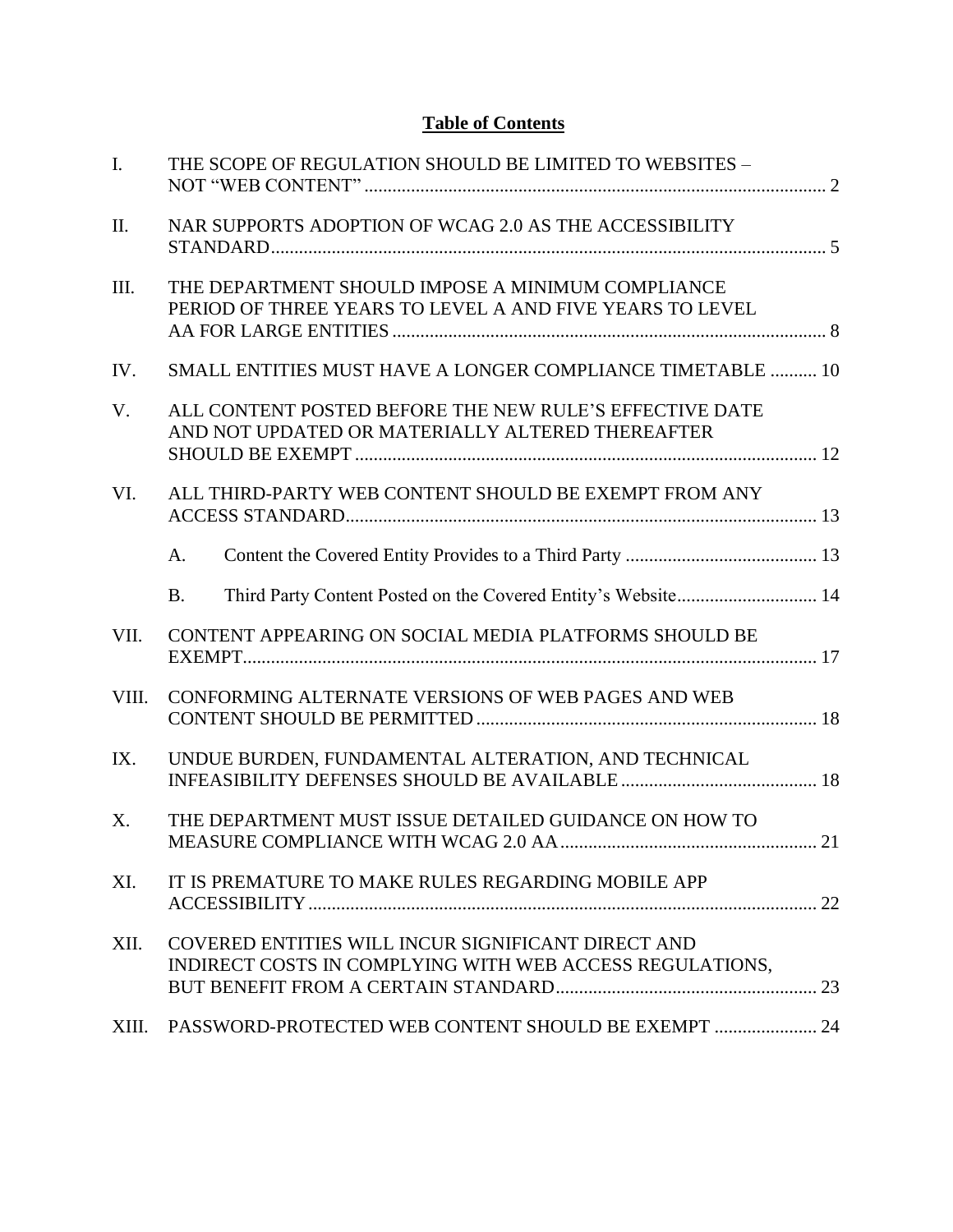#### <span id="page-6-0"></span>**I. The Scope of Regulation Should Be Limited to Websites – Not "Web Content"**

In its Advance Notice of Proposed Rulemaking dated July 26, 2010, the Department proposed issuing regulations for "websites" of state and local governments and places of public accommodations. In the SANPRM, the Department focuses instead on the "web content" of covered entities. This new focus suggests that the Department may require web content to be accessible *even when it appears on a site other than the covered entity's own website* – an alarming expansion of the rulemaking would have very serious consequences.<sup>1</sup> For the reasons discussed below, *we urge the Department to limit its rule to the websites – not "web content" – of covered entities*.

NAR has no objection to a rule that would set clear standards and requirements for websites that are owned and operated by covered entities, as such websites are ultimately under the covered entity's control. However, requiring a covered entity to ensure that the web content it provides to third parties – the use and distribution of which the third parties then control – is nearly *impossible*. Such a requirement would impose an immeasurable economic and administrative burden on covered entities, and create a goldmine for opportunistic plaintiffs' attorneys.

Real estate professionals and firms routinely provide third parties with a massive amount of content for dissemination on the web. For example, real estate listings that appear on the multiple listing service (MLS) are sent to third-party aggregation websites, such as REALTOR.com. In addition, many brokers participate in the Internet Data Exchange (IDX) program, which automatically feeds the real estate listing information brokers provide into the

 $\overline{a}$ 

<sup>&</sup>lt;sup>1</sup> The Department proposes to define "Web content" as "[i]nformation or sensory experience—including the encoding that defines the structure, presentation, and interactions—that is communicated to the user by a Web browser or other software. Examples of Web content include text, images, sounds, videos, controls, and animations."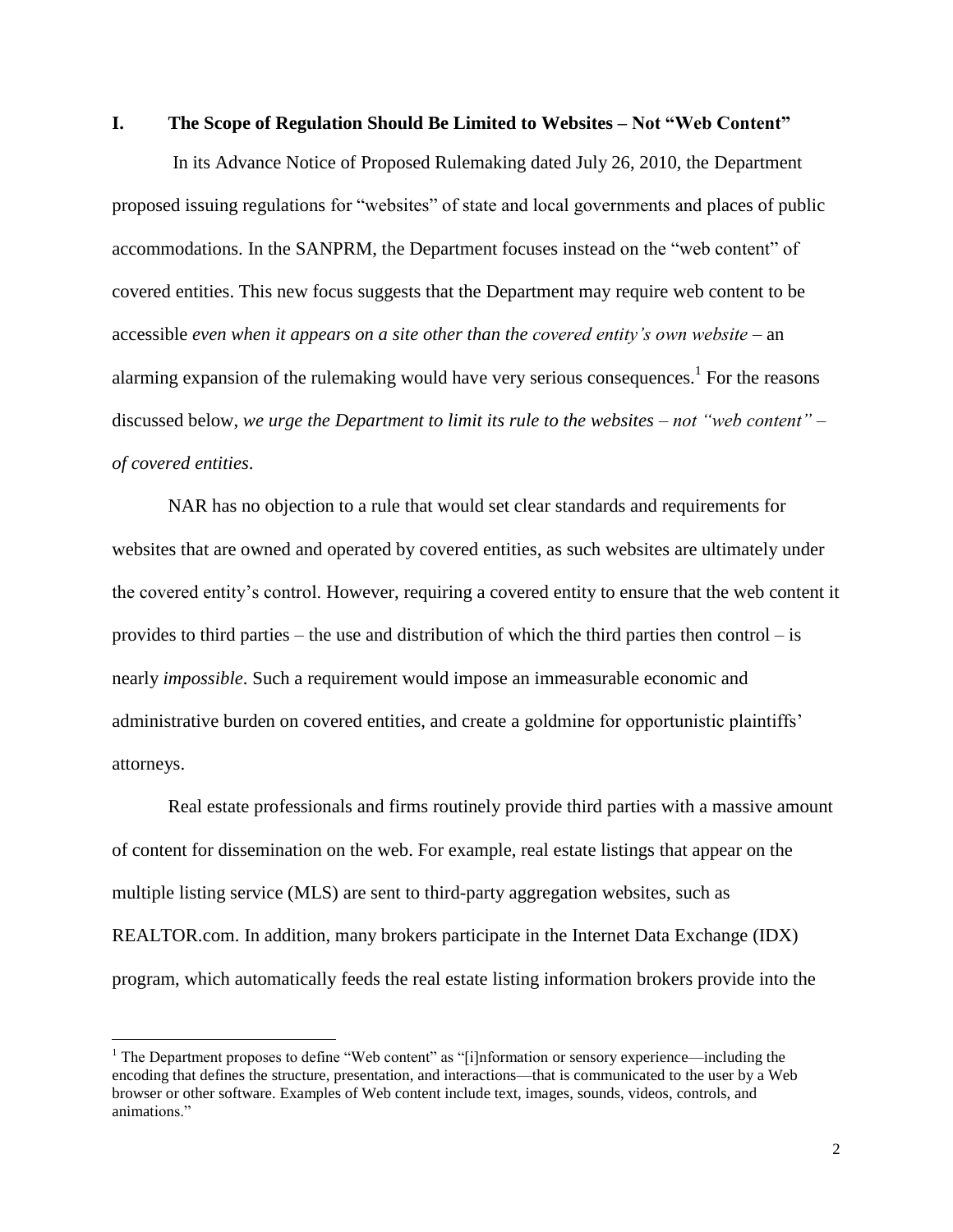MLS to other brokers' websites for display. A broker's website is therefore very likely to include listings from the IDX feed, which originated from other MLS participants and over which the broker has no control. And, a broker's own MLS listings may wind up on thousands of other websites belonging to other brokers or third-party aggregation sites, over which that broker has no control.

Real estate sales professionals do not always know where their web content is displayed. They have no control over the manner in which such content is accessed on third party sites, since those sites take the information and display it using their own user interfaces. For instance, images that originally had alternative text may not be uploaded with such alternative text by a third party. Accessible text provided by a real estate professional may appear on web pages that do not have proper headers to allow for navigation, or which may not be keyboard accessible. Advertising banners that were accessible when provided by the real estate professional may animate too quickly on a third party site. Policing these third party sites is impossible given the number of sites on which the web content can appear. Real estate professionals have little control over the third party websites that display their content and little to no leverage to require them to be accessible. Even if the third party site is willing to represent that its site is accessible, real estate brokers and agents would have no way of knowing whether the representation is truthful without performing independent audits. Simply put, it is not reasonable to make content providers liable for any content appearing on websites they do not control.

Moreover, making a covered entity liable for the web content that it places into the web stream of commerce through third parties would create another way to line the pockets of plaintiff's lawyers and subject covered entities to increased defense litigation costs. The Department must take such expenses – especially troubling for smaller entities, including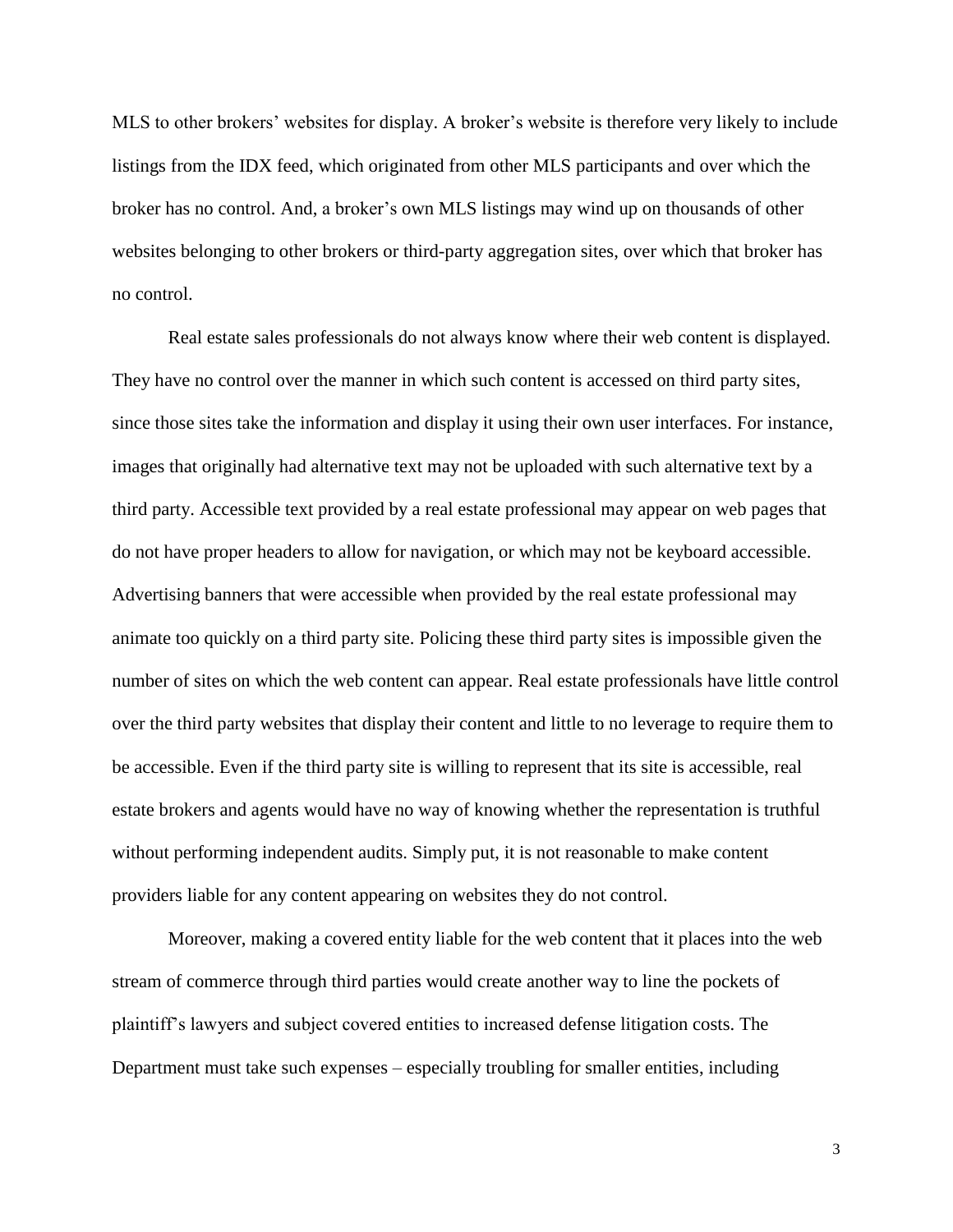individuals – into account. Consider the following example: A serial plaintiff finds the web content of a broker on a third party real estate site and the web content is not accessible. The plaintiff sues the broker for not providing accessible content. The broker will have to hire attorneys, at substantial cost, to defend during litigation, which will also take the brokers' time and attention away from his or her business. To prove that it did not violate the ADA, at a minimum the broker would have had to maintain a file of what it sent to the third party, and will have to hire a technology expert in the litigation to testify that the content was accessible when provided to the third party. But even this might be insufficient to resolve the issue, which is further complicated by the IDX and significant amount of scraping and unauthorized sublicensing that exists online, causing real estate professionals to have very little knowledge about which third parties are displaying their web content. As such, it is often impossible for the broker to trace how the unauthorized third party obtained its web content and at what point the Web content became inaccessible. Needless to say, by the time this happens, the broker has already spent at least tens of thousands of dollars to defend itself, which means that paying the plaintiff and their attorney some lesser amount to settle the litigation is economically more sensible, even if the Web content that the broker provided was accessible. To make matters worse, real estate professionals push out hundreds of thousands of property listings and other forms of web content each year, which could each be the subject of a costly lawsuit.

For the foregoing reasons, the Department should limit its regulation to the website(s) that a covered entity owns and/or controls. Expanding any proposed rule to include "web content" will impose astronomical costs and create compliance burdens that are inherently unreasonable and cannot be implemented.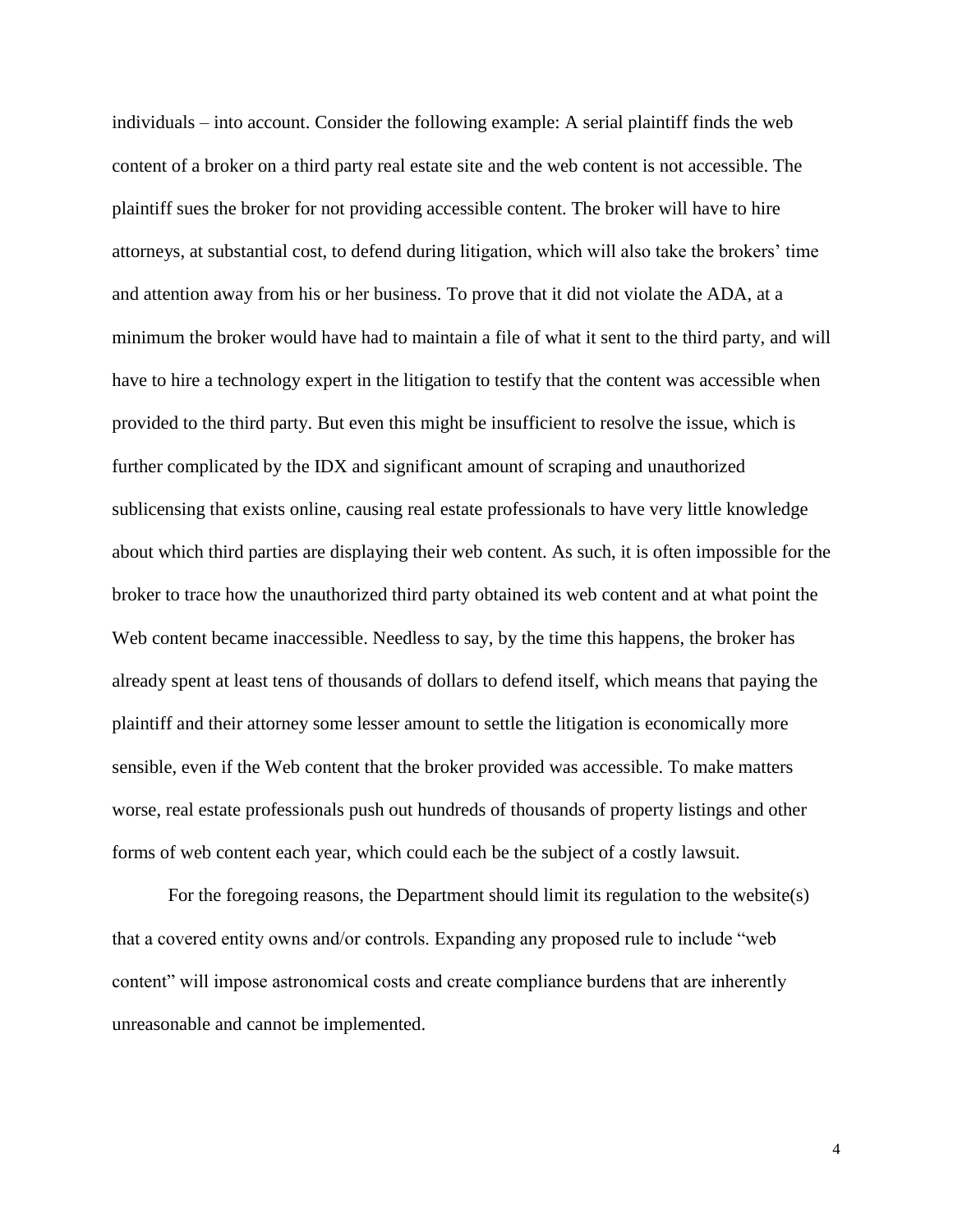### <span id="page-9-0"></span>**II. NAR Supports Adoption of WCAG 2.0 as the Accessibility Standard**

NAR supports having a clear technical standard for accessible websites and believes the WCAG 2.0 can be the basis for such a standard. However, Level AA should not be that immediate basis. Private entities that have attempted to comply with both Level A and AA criteria have encountered difficulties. Even federal agencies that are required to meet the Electronic and Information Technology Accessibility Standards (section 508 standards), which are comparable WCAG 2.0 Level A, have not adopted Level AA conformance for its websites – *including the Department*. Before a Level AA standard is adopted, the Department should conduct a cost benefit analysis, examining the practical challenges of meeting the Level AA success criteria.

As discussed below, there are only a handful of consultants who understand how to evaluate a website for conformance to WCAG 2.0, and just as few vendors and in-house web developers who know how to design, or to make the required changes to websites, to conform to WCAG 2.0. With such a small pool of consultants and experts to work with, real estate professionals and small businesses alike will have great difficulty achieving compliance. Given the dearth of practical experience with both Level A and AA conformance, the Department should adopt a phased approach in which conformance to Level A is required within three years and conformance with AA (with certain exceptions) is required within five years from the Effective Date of a final rule.

Adopting WCAG 2.0 Level A and, ultimately, Level AA, as the legal technical standard is not enough, however. The Department must also provide clear guidance on how to comply with certain subjective criteria, how testing is to be conducted, what evidence is needed to support a conclusion that a website is in conformance with the applicable standard, and most importantly, what types of non-conformance would amount to a violation of the ADA. In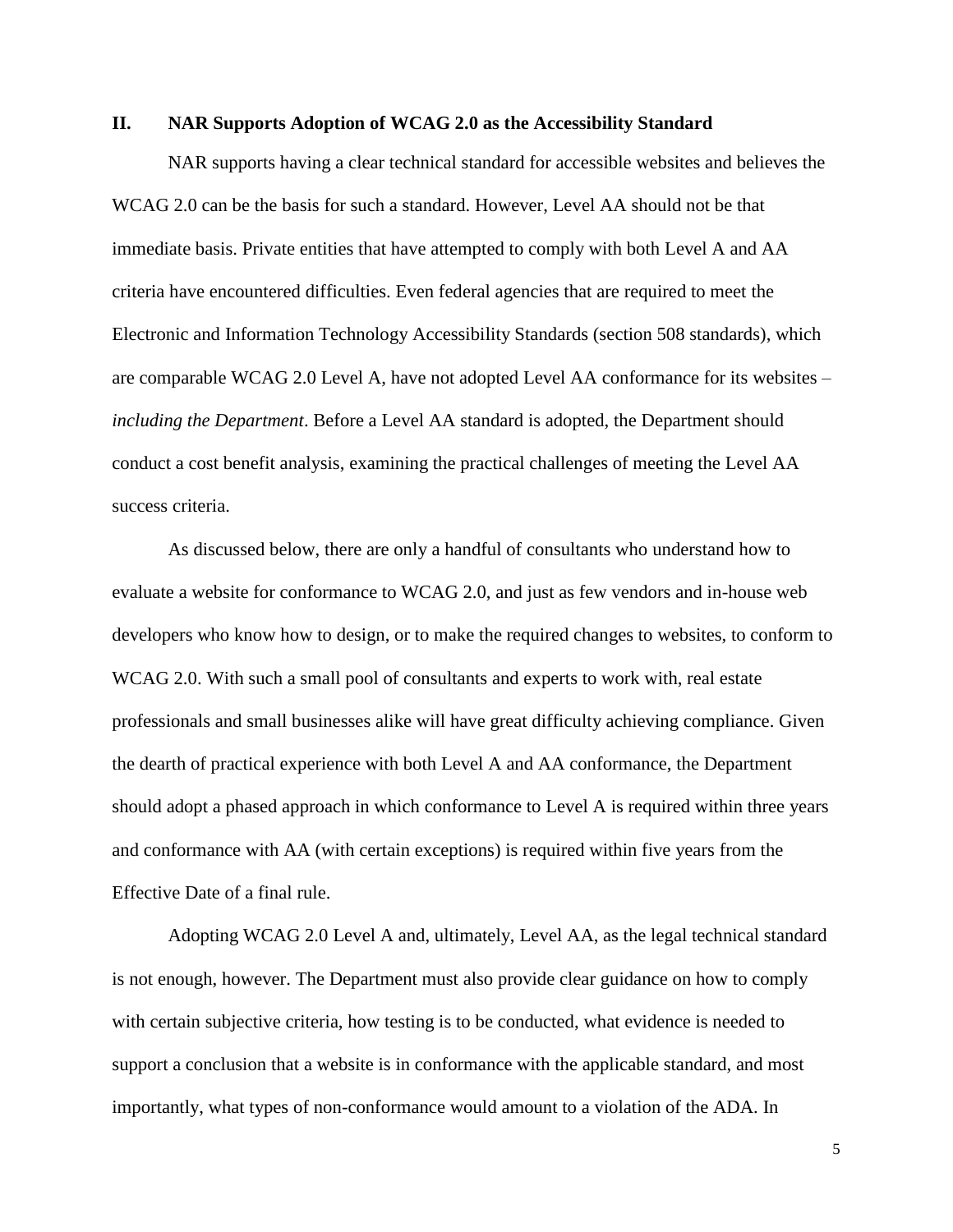addition, the Department should adopt methods for entities to cure any violations before enforcement actions and lawsuits are permitted, or penalties are assessed, for any violations. For example, on a website with more than 100,000 images, it is likely that some will be missing an alternative text or have an inaccurate alternative text at any given time, especially given that images are often uploaded on a daily or weekly basis. A *de minimis* exception where a single or even a few instances of non-conformance should be adopted so as not to allow nominal exceptions to accessibility to be the basis of a lawsuit or a finding of unlawful discrimination under the ADA. This is all the more true given the highly dynamic nature of websites.

NAR also submits that the Department must consider and address certain aspects of the WCAG 2.0 Level A or Level AA that are especially difficult for the real estate industry to implement. Some examples are discussed below.

Alternative Text for Images. Success Criteria 1.1.1 (Level A) requires that "all images, form image buttons, and image map hot spots have appropriate alternative text." Implementing this requirement is an entirely manual and subjective process that requires a person with judgment and training to make a number of important decisions for every single image on a site. First, the person must decide if the image is informational or simply decorative. Second, if the image is merely decorative, the person must assign the image an "Alt=" attribute so that the screen reader knows that it is merely a decorative image. If this image has no Alt attribute, an automated scan of the site will identify the lack of alternative text as an error. If the image is informative, the person must draft an accurate description of the image. *This manual and subjective process must be repeated for every single image or photograph on a website*.

Real estate professionals display hundreds of thousands of images on their websites each year as new home listings are continually added. If a brokerage company uploads 100,000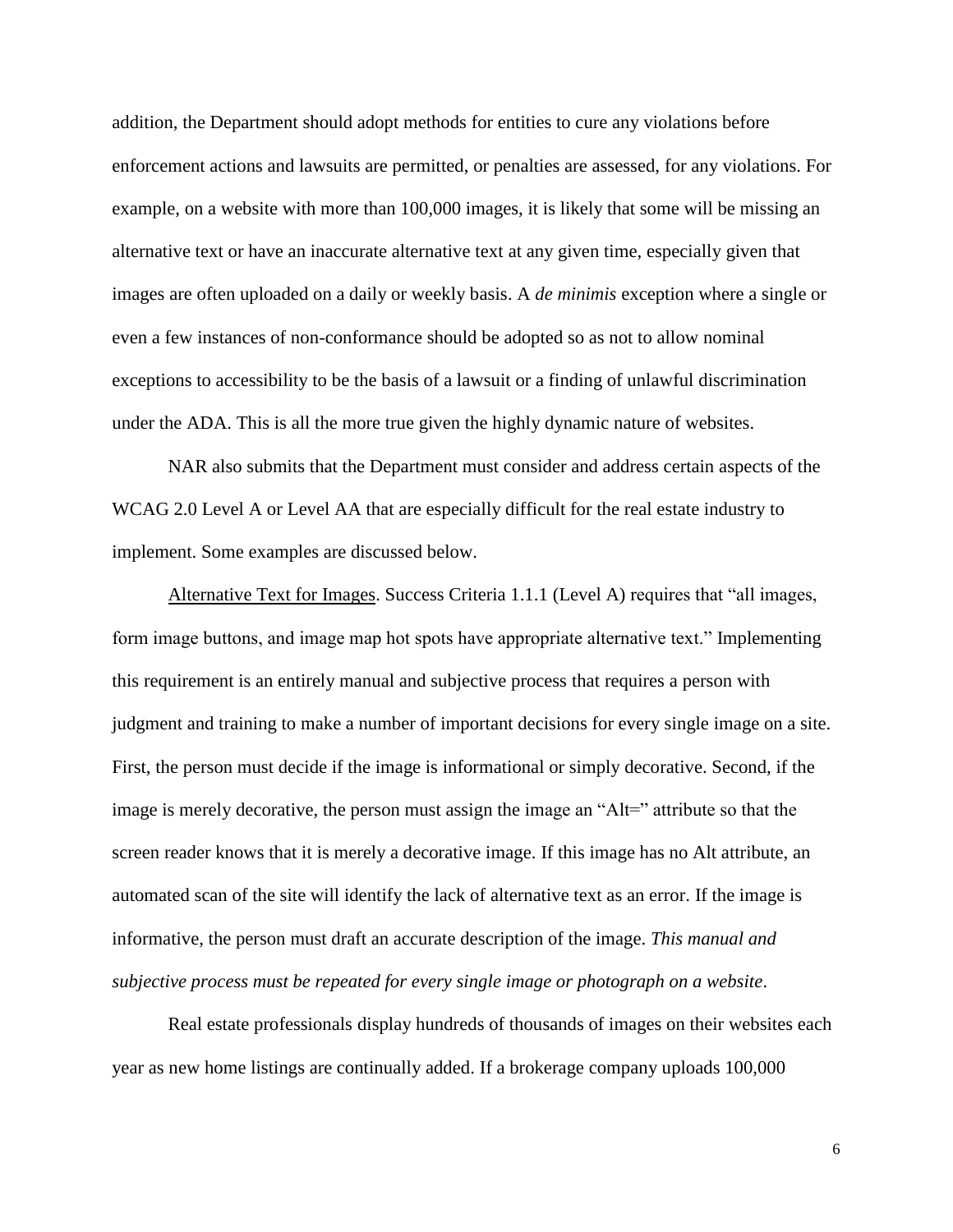images per year and it takes 10 minutes to implement the process described above for each image, it would take 16,667 hours or *8 people working full time for a year* to just to add alternative text for all such images. $2$  To further complicate matters, images on websites are often changed and many people and departments within a real estate organization or brokerage may have the ability to upload images and photographs. Given this wildly onerous burden, NAR urges the Department to devise an exception to the alternative text requirement for photographs on sites that are photo-intensive.

Audio Description for Videos: Videos are often used for promotional and other purposes on NAR member websites, including showing rooms and properties. Success Criteria 1.2.5 (Level AA) requires that all videos have [an](http://www.w3.org/TR/UNDERSTANDING-WCAG20/media-equiv-audio-desc-only.html) audio description of the visual content that is not discernable from the dialogue that can be heard by a blind user. In other words, "[d]uring existing pauses in dialogue, audio description provides information about actions, characters, scene changes, and on-screen text that are important and are not described or spoken in the main sound track." Providing audio descriptions for every video on a real estate website would be extremely burdensome and likely discourage real estate professionals from including them on their sites, despite their effectiveness in marketing real estate and increasing consumer satisfaction.

Color Contrast: The more stringent color contrast requirements of Level AA (as opposed to Level A) will also limit the ability of real estate professionals to maintain their website's brand identity by forcing them to use colors that are not associated with their brand. NAR urges the

 $\overline{a}$ 

 $2<sup>2</sup>$  It is important to note that most content on real estate professionals' websites is "third party content," specifically, the listing database from the MLS. The broker has no ability to alter the MLS listing database content, not even to add accessibility tags. The only information a broker can alter or control is his or her own listings, which is usually a very small percentage of the content appearing on the broker's own website. But, as this example illustrates, that small percentage is not insubstantial when considering the amount of work that would be required for each brokerage to implement the "Alt tag" process for every image associated with every one of the brokerage's own home listings.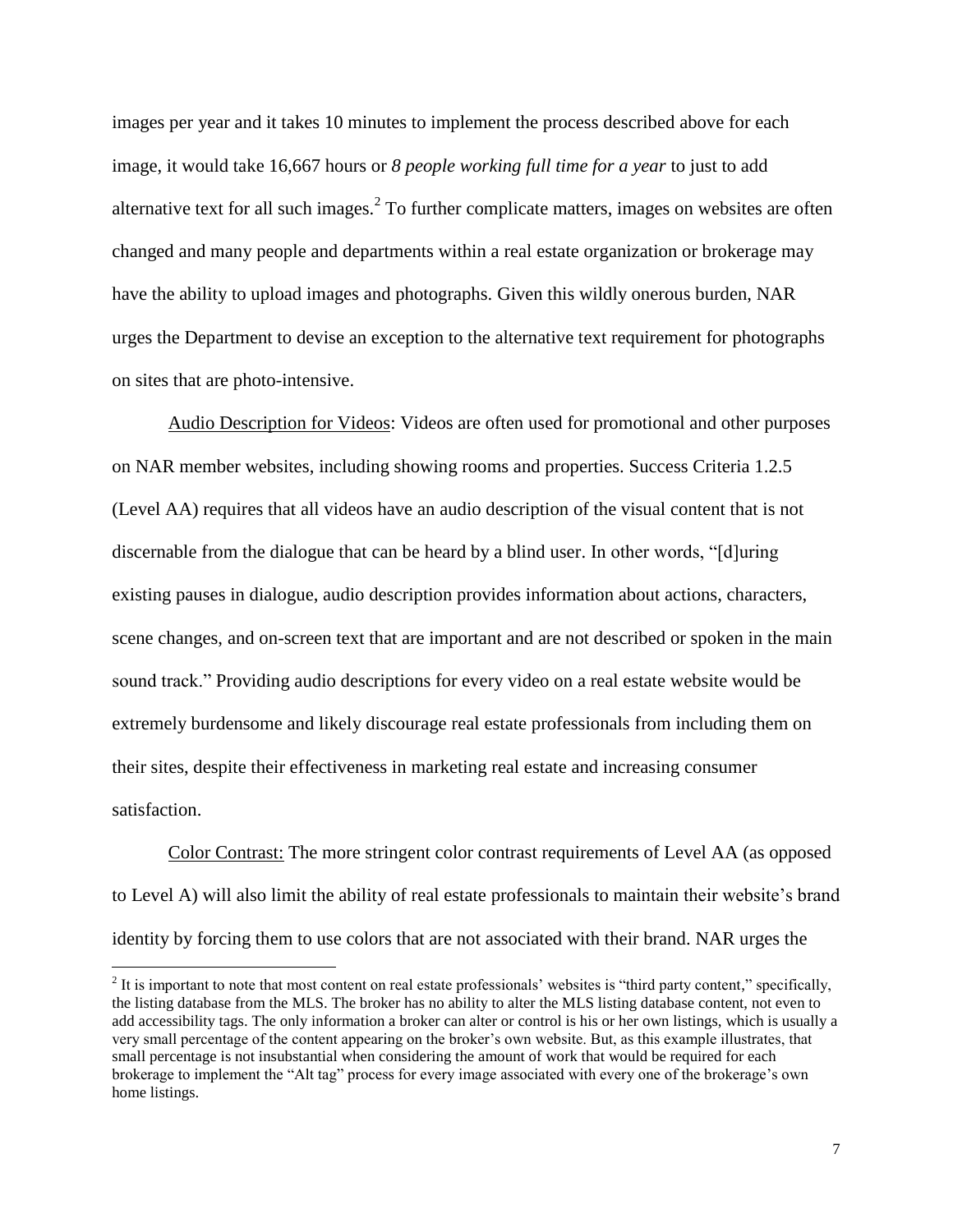Department to consider the consequences such a requirement would have on individual businesses owners invested in their unique brands and *not* adopt this AA color contrast requirement.

# <span id="page-12-0"></span>**III. The Department Should Impose a Minimum Compliance Period of Three Years to Level A and Five Years to Level AA for Large Entities**

The Department's proposed two-year compliance period is much too short. NAR maintains that covered entities need a minimum of three years to achieve compliance with WCAG 2.0 Level A, and another two years to achieve WCAG 2.0 Level AA conformance. Small entities need even more time, as discussed in Section IV.

Covered entities can only achieve compliance on this timeline if they can focus on those activities without fear of or distraction by lawsuits. It is therefore essential that the Department immediately implement protections for covered entities that are working toward conformance with the access standard, and make clear that entities working to achieve conformance, even before the compliance dates, are immune from liability under the ADA and are not engaging in unlawful discrimination. Without this clear statement, covered entities will have to divert funds and manpower away from the task of making their websites accessible to defend lawsuits and respond to demand letters.

There are many reasons for the NAR's proposed 3-year minimum compliance period. As discussed in Section II, it will take eight people working full time for a year to create alternative text for a website with 100,000 images, and that is just one requirement of dozens, many of which are even more technically difficult to implement. As detailed further below and in Section X, there are a number of other difficulties surrounding hiring qualified consultants that bar a more expedited compliance timeframe. The Department must consider how retaining assistance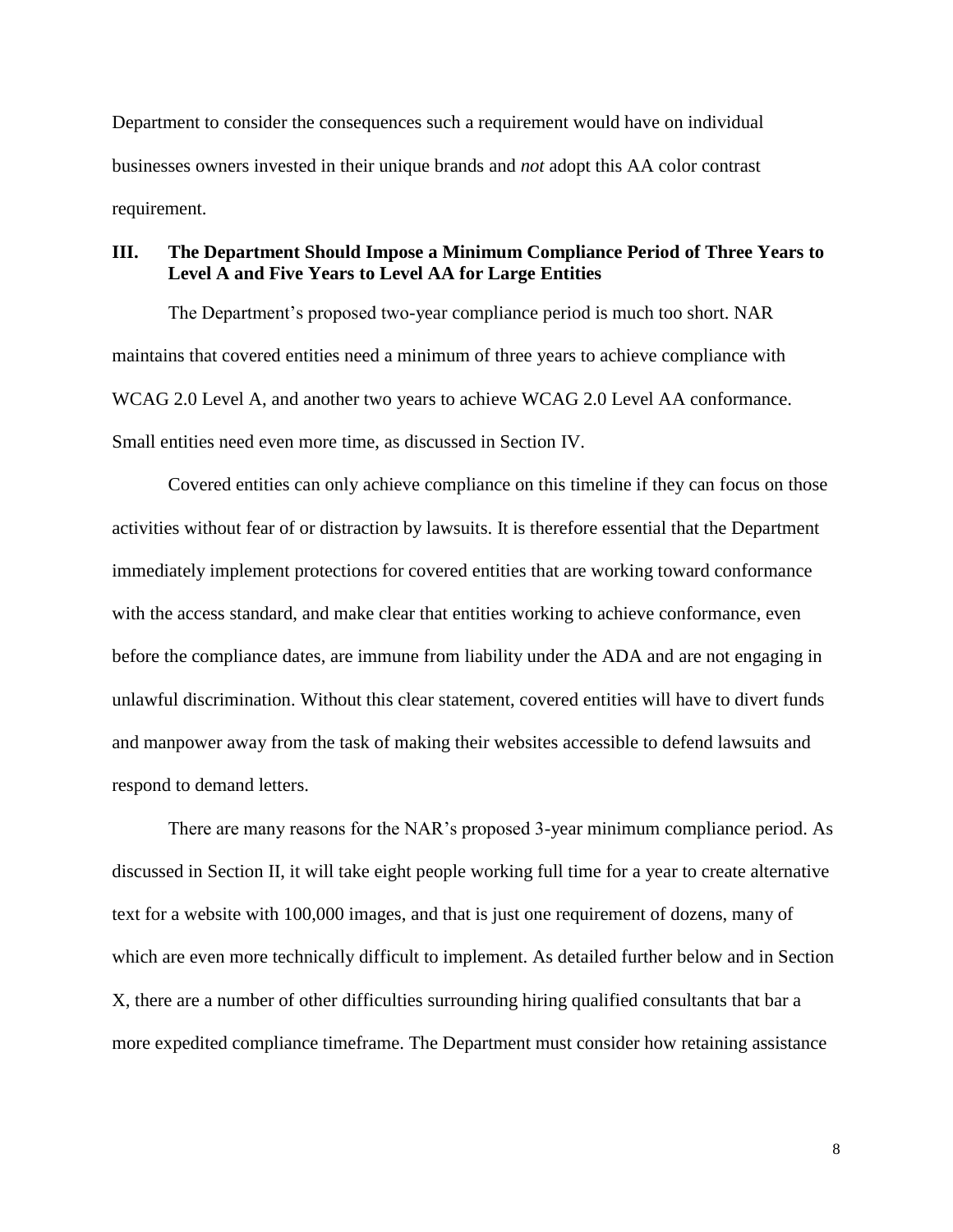of a reputable digital accessibility consultant is both time consuming and costly for small and large entities alike.

Most accessibility consultants are unwilling to make the required coding and programming changes to bring a website into conformance. These consultants typically perform audits of a covered entity's website and provide a report that identifies the issues requiring remediation accompanied by generic guidance on how to address them, but do not themselves provide the repairs. Thus, the covered entity must expend further time and money for its internal IT team or outsource to a vendor to implement necessary changes, which includes an initial training period for the remediation work. If not paying an external website developer, real estate firms sometimes have the consultant train their in-house website development teams to perform the remediation, which can be challenging and lengthy because their web development personnel have little knowledge or experience in implementing these accessibility changes.

Making matters worse, there are very few companies even available to provide the digital accessibility consulting services and that have a meaningful track record (*i.e.*, fewer than ten) with the development and implementation of WCAG 2.0 AA. This shortage of consultants is a serious problem considering the number of entities that need their services. In the past year, there has been a surge in the demand for such consultants and a corresponding increase in pricing and reduction of their availability. An audit of a website can cost anywhere from \$15,000 to \$75,000 or more, depending on the size and complexity of the site, amongst other factors. Guidance during the remediation process can cost \$100 to \$250 per hour a la carte. Re-audits of websites after accessibility changes are made, and issuance of a certificate or letter of conformance to WCAG 2.0 AA as proposed by the SANPRM, can cost an entity at least another \$15,000 to \$50,000.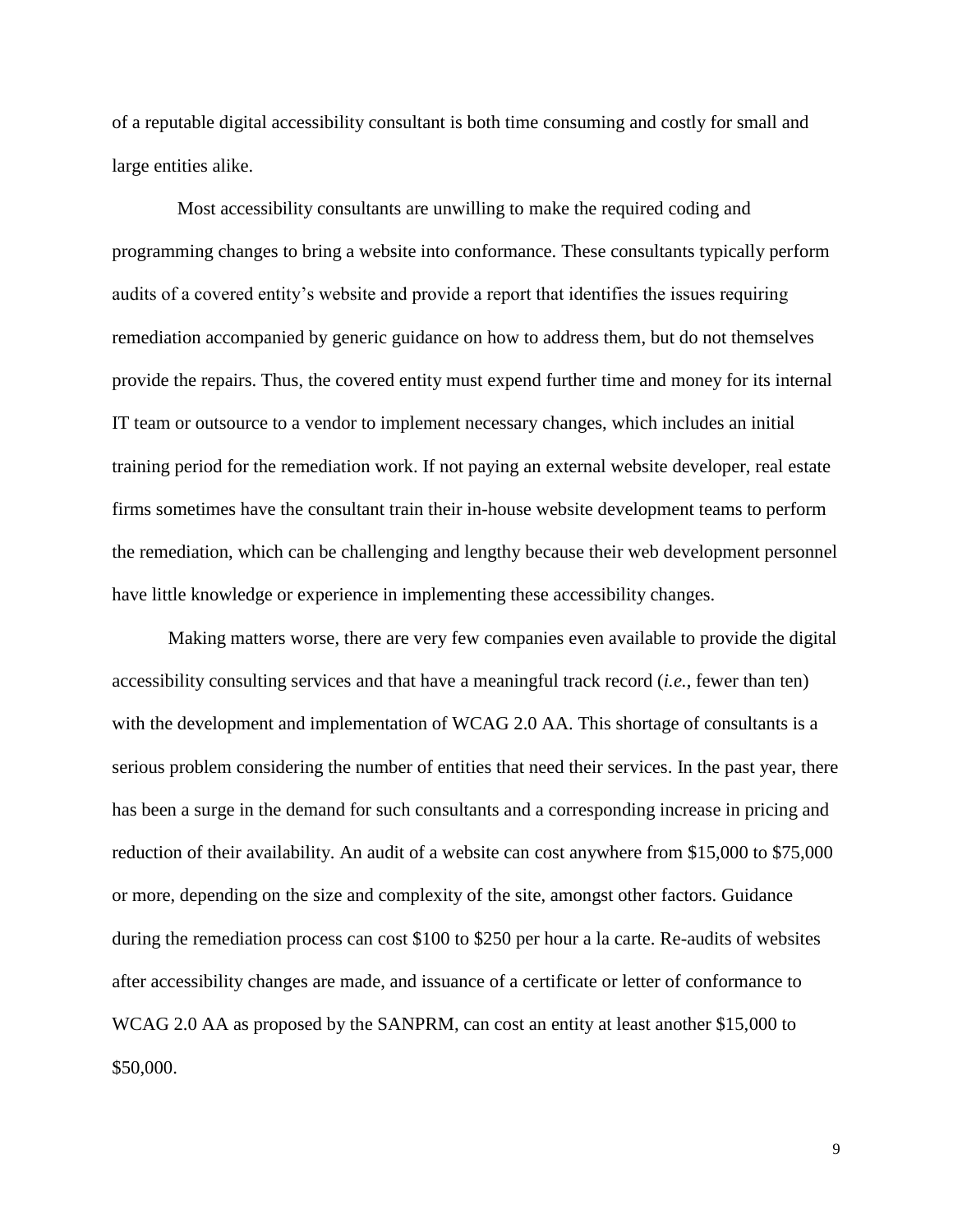For larger entities, conformance also requires extensive organizational process changes to ensure that all content loaded onto a website by the many people in various departments conforms to the standard. The cost of making a website conform with WCAG 2.0 AA (ranging from hundreds of thousands to millions of dollars for a large website, to a less expensive yet equally impactful sum for a small entity's smaller website) is also a major expense that must be budgeted *at least a year in advance*.

In short, the engagement of a qualified consultant is a burdensome and expensive proposition, which is more daunting for those brokers and agents who have no in-house website development expertise. NAR suggests that the Department canvas the field of such consultants and determine for itself the number of consulting companies that are qualified, including costs for services, to consider when establishing compliance periods. Such evidence will prove that a longer timeframe than what the Department has proposed for Level A and AA compliance is necessary.

#### <span id="page-14-0"></span>**IV. Small Entities Must Have a Longer Compliance Timetable**

It is crucial for smaller entities – such as independent contractors engaged in the business of real estate – to have a different compliance timetable, or be subject to a less demanding access standard. Of these options, NAR supports a longer compliance timetable, such as four years for small entities to conform to WCAG 2.0 Level A and six years to conform to Level AA.

As discussed in detail above, the process of compliance demands expending extensive resources for all entities; and small entities require more time to bear the costs and labor required in this process – if they are able to bear it at all. The compliance timeframe begins for many entities with first becoming aware of the issue and requirements. Second, the entity learns who the qualified consultants are in the area and how few there are to choose from to aid with compliance. Third, the entity issues RFPs then vets those proposals and interviews consultants.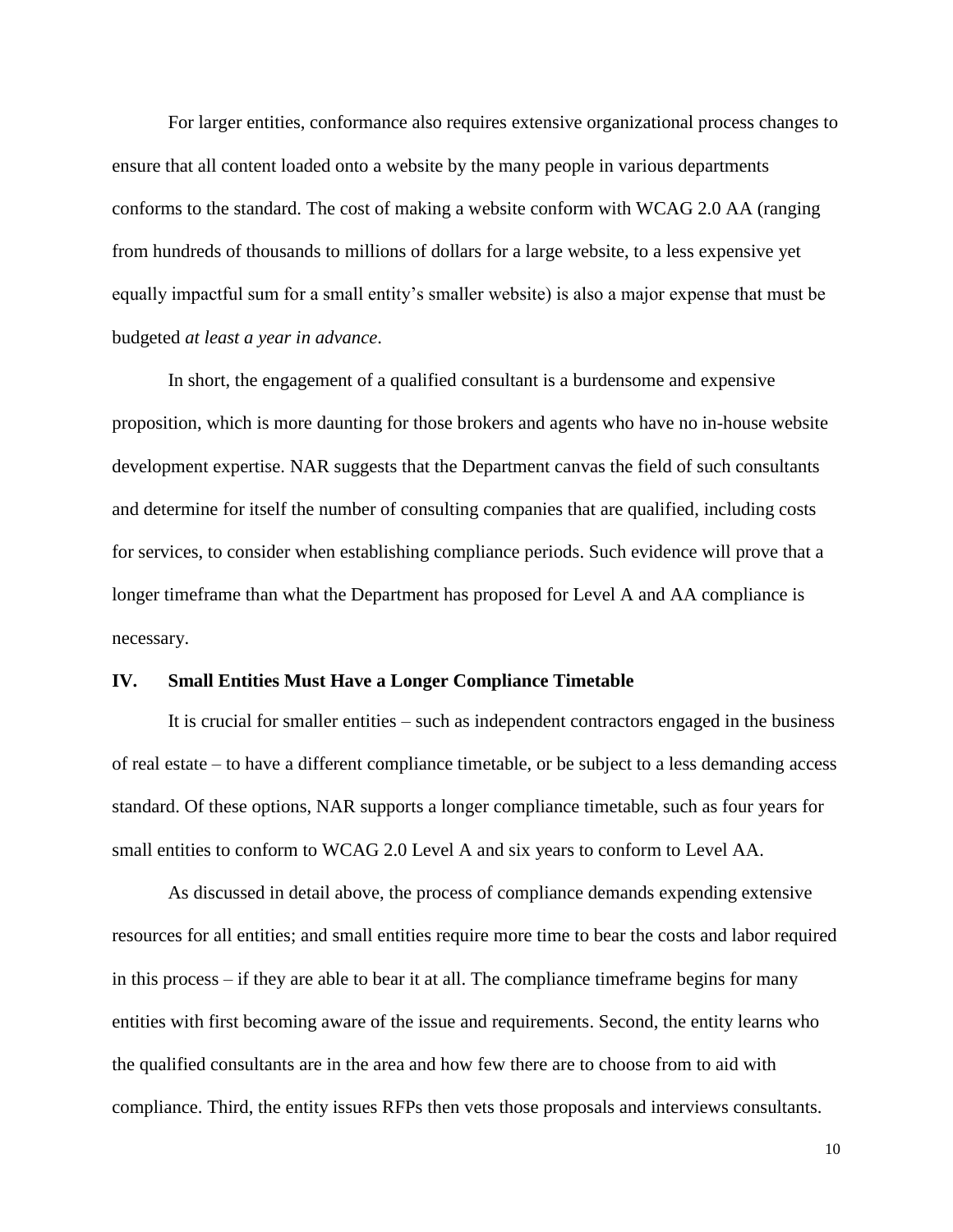Fourth, the entity negotiates the terms of the engagement. Fifth, the entity schedules a time for the consultant to perform an audit. Sixth, the entity budgets the time, qualified personnel and budget – not to mention scheduling remediation work to fit into already-scheduled updates – for the entity to make all necessary changes identified in the consultant's audit report. Each of these hurdles is more challenging for small entities and individuals, which have far fewer resources to dedicate to this issue, and are unlikely to have the technical experience to manage this process. Small entities will require the assistance of outside consultants, and vendors to help with remediation. In this environment, there is simply no way that small entities, including independent agents, can meet the Department's proposed two-year compliance deadline.

Smaller entities are also not in a position to compete with larger companies for the services made available by only handful of consultants and often cannot implement any accessibility changes themselves due to insufficient personnel or expertise. Those entities will therefore be more vulnerable to continued private demand letters and lawsuits, and Department enforcement actions. In the face of these challenges, smaller brokerages and agents would have no other choice but to take down their own websites, which would essentially force them out of business, reducing choices for consumers participating in the market. Displaying property information online is so essential to the real estate industry today that it is not possible for a broker to compete without a website. This makes the Department's adoption of less demanding requirements in the form of a longer timeframe for small entities imperative.

If the Department adopts a longer timetable for small entities, it will also need to define the characteristics of a "small" entity. For the real estate industry, this definition could be based on some combination of revenue and headcount. A smaller entity in the real estate industry could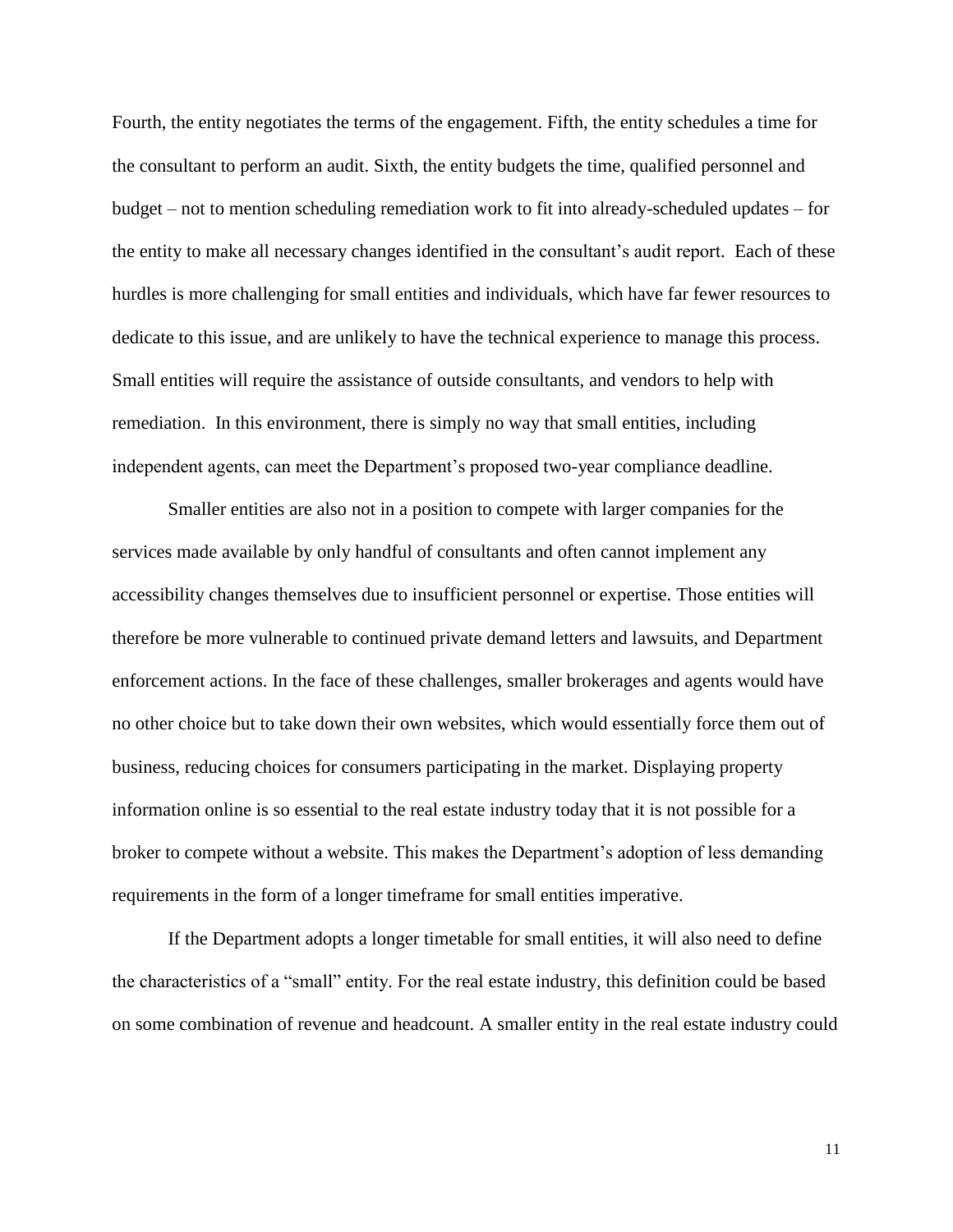have significant revenues, but few workers, which would result in scarcer resources to dedicate to this issue.

# <span id="page-16-0"></span>**V. All Content Posted before the New Rule's Effective Date and Not Updated or Materially Altered Thereafter Should Be Exempt**

The Department's proposal to exempt "archived web content" is a step in the right direction, but the way it proposes to define "archived web content" is not practical, not realistic, and would create undue burdens for the industry. The Department should instead exempt content that was placed on the website prior to the Effective Date of the regulation and not updated or otherwise materially altered after the Effective Date.

The Department is considering defining "archived web content" as content that is: (1) maintained exclusively for reference, research, or recordkeeping; (2) not altered or updated after the date of archiving; and (3) organized and stored in a dedicated area or areas clearly identified as being archived. To take advantage of this exception, real estate professionals would have to identify all material to be archived and move it to the dedicated archival area. This identification process alone is a significant undertaking. Moreover, most agents and brokerages would not likely have an archive area on their websites – in part because all content – even years'-old property information may need to be accessed as reference material at any time. To alleviate this burden and encourage covered entities to maintain old information that may be beneficial to the public, the Department should instead exempt content that was placed on the website prior to the Effective Date of the regulation and not updated or otherwise materially altered after the Effective Date.

The types of old web content falling within this exemption would likely include videos, photos, old property information, newsletters, contracts, PowerPoints or informational videos, disclosure statements, marketing materials, and other transactional or brokerage data. This would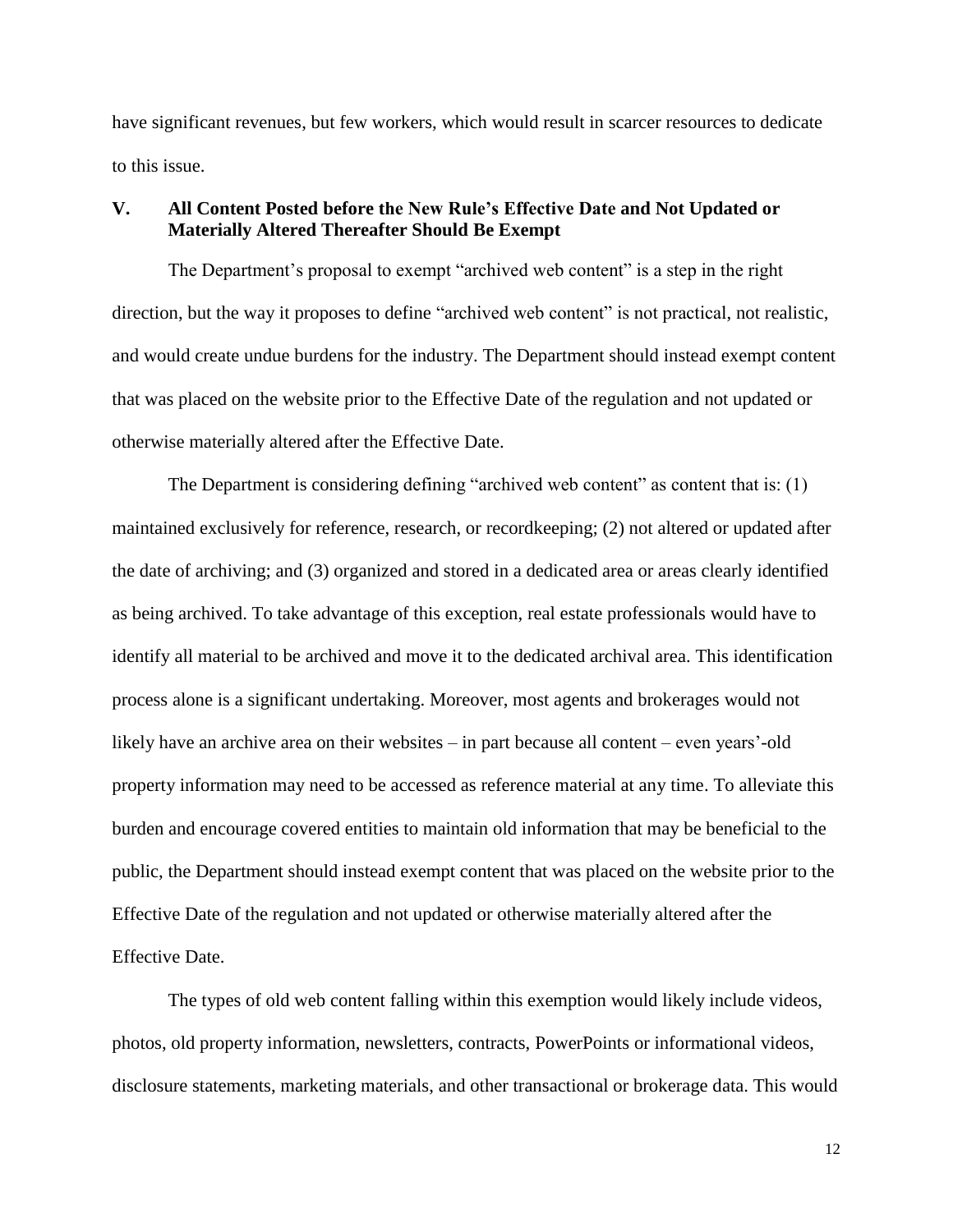include, and NAR therefore supports the Department's proposed exemption for, conventional electronic files such as pdfs, Word documents, Excel spreadsheets, and PowerPoint presentations that existed on a website before the compliance date of any proposed rule.

#### <span id="page-17-1"></span><span id="page-17-0"></span>**VI. All Third-Party Web Content Should Be Exempt from Any Access Standard**

#### **A. Content the Covered Entity Provides to a Third Party**

The Department states that it is considering exempting third-party web content that is linked from a covered entity's website from conformance with any accessibility standard, except where the covered entity uses the third-party website or web content to allow members of the public to participate in or benefit from the covered entity's services, programs, or activities. NAR strongly supports an exemption for third-party web content, but disagrees that there should be any limitation on this exemption.

The real estate industry perfectly illustrates why the proposed limitation on the exemption is meaningless. For example, as explained in Section I, brokers feed their own content, their property listings, to the MLS. Other brokers pull that content from MLS and put it on their own websites. The inclusion of the "feeding brokers" content on the third party "pulling brokers" websites allows the public access to the services of the "feeding broker" – the property seller's representative – and the "pulling broker" – who would most likely represent the property buyer. But once the "feeding broker" submits the property listing to MLS, it has no control over how that information is displayed on the "pulling brokers" websites or on any third party website that may receive that property information in a feed from the MLS. Accordingly, the Department's proposed exemption, as limited, would make a real estate professional who provides content, such as a property listing to a third party site such as REALTOR.com whether directly or through the MLS process, liable under the ADA if the third party's website does not conform to the access standard the Department adopts through this rulemaking. This limitation to the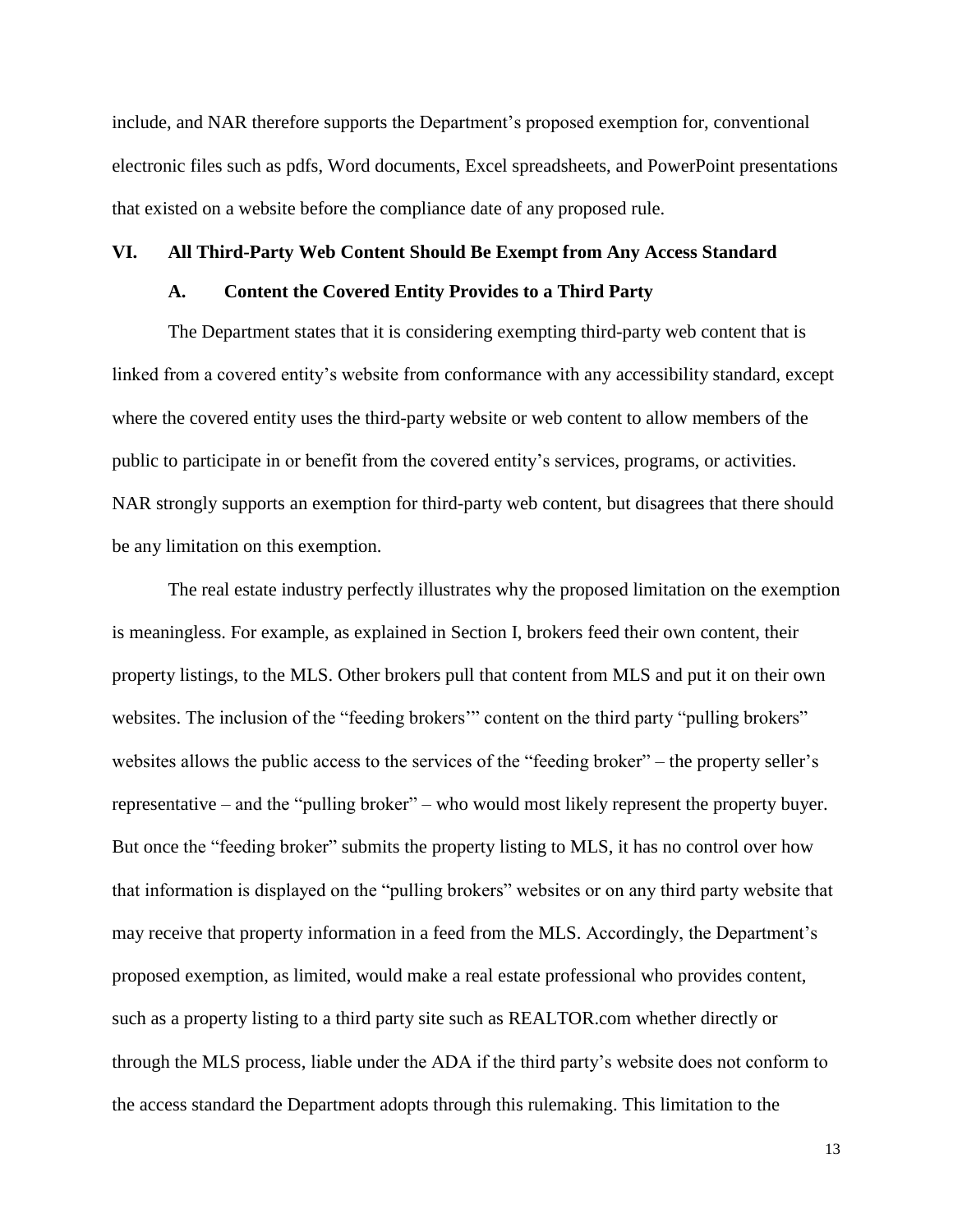exemption is unworkable and renders the entire exemption meaningless. Countless other entities would likely face similar situations.

A covered entity has no control over a website that it does not own or operate and has no ability or authority to require a third party to makes changes to its website. Because it is only one of thousands of other entities that do business with any given third party website, the covered entity has no leverage to get the third party to make its website conform to the access standard; nor does the covered entity have the resources or ability to determine the level of conformance of the third party's website in the first place. The covered entity's only option would be to *not* to allow its content to be linked to the third party's site, which, as discussed above, is often not possible and is not economically viable. Real estate professionals rely on the broad dissemination of their listings as a vital part of their business model. In fact, consumers attempting to sell their homes also rely heavily on the broad dissemination to attract buyers at the highest price, and consumers looking to purchase a home rely on the broad dissemination to gain knowledge about their available options. Thus, limiting such dissemination would injure real estate professionals and consumers alike. This exemption, without any limitation, is essential to real estate professionals' ability to do business and provide their valuable services to home buyers and sellers.

#### **B. Third Party Content Posted on the Covered Entity's Website**

<span id="page-18-0"></span>The Department is proposing an exemption from the access standard it adopts through this rulemaking for content that is posted on a covered entity's website by third parties, unless the website owner has *chosen* to include the third party content on the Web site. NAR supports a rule that does not impose liability on a website owner for non-conforming third party content on the covered entity's website. However, NAR strenuously objects to the carve-out which would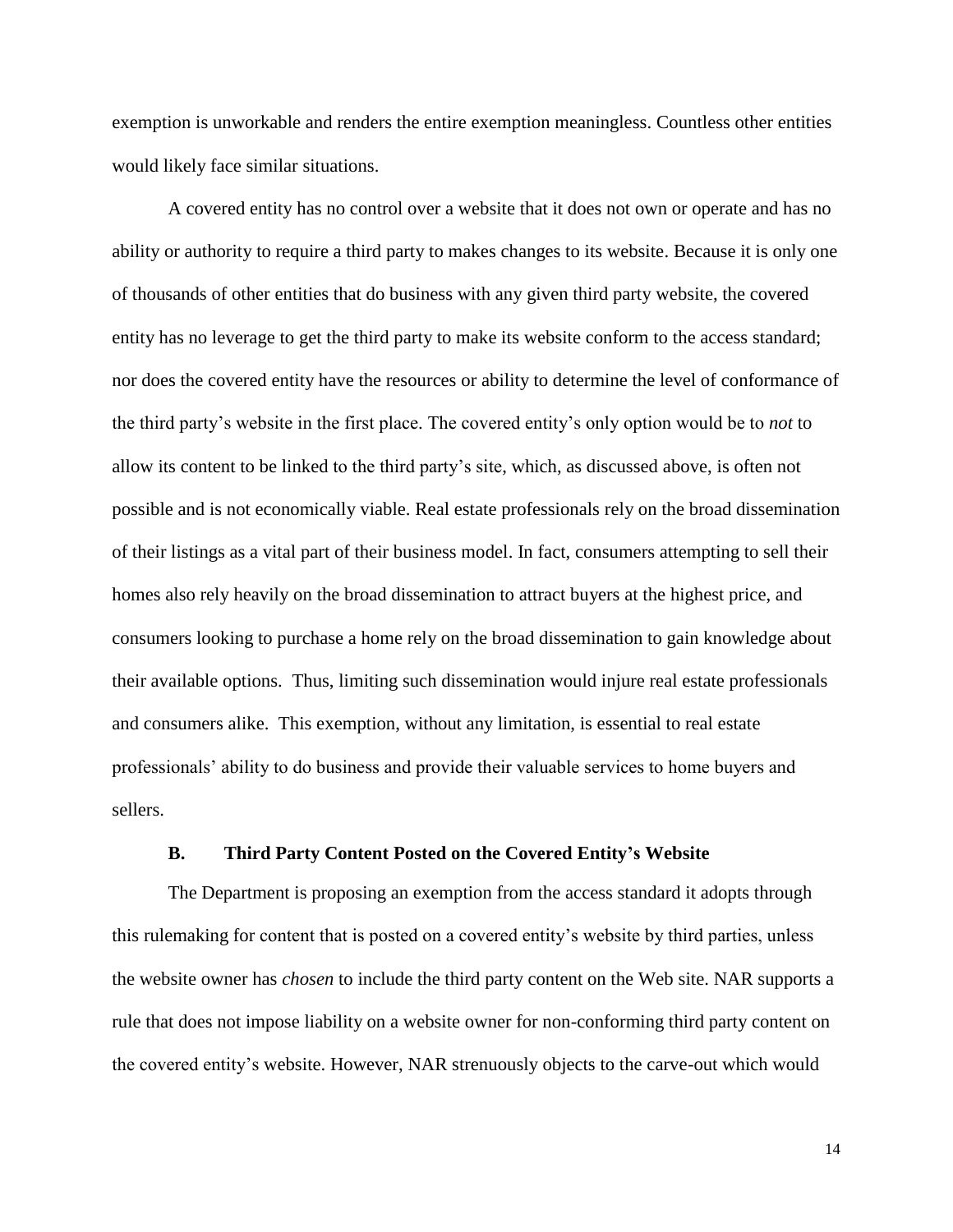impose liability on a website owner for inaccessible third party content that the owner has *chosen* to include on its site.

There are hundreds of thousands of brokerage websites that provide property listing information, including photographs, provided by other MLS participants for display. Each of these real estate professionals needs to be able to display other professionals' content, and have displayed their own content on MLS and other brokerages' websites, without fear of liability for nonconforming content they use nor for their own content others post in a nonconforming way. The inability to continue to do so would be a fundamental departure from the way real estate professionals operate their businesses and provide services to their clients. As such, the most reasonable solution to the third party content issue is to *exempt all third party content from application of the access standard, and to make entities responsible only for their own web content on their own websites provided that they make third party content on their site available to the public in an alternative format upon request (i.e. in person communication).*

This framework is akin to the safe harbor under the *Digital Millennium Copyright Act* ("DMCA") for third party content appearing on a website. *See* 17 U.S.C. § 512(c). Similar to the DMCA, Section 230 of the *Communications Decency Act of 1996* also recognizes that a website owner cannot be held responsible for the compliance with certain laws of content posted by third parties on its website. *See* 47 U.S.C. § 230 ("No provider or user of an interactive computer service shall be treated as the publisher or speaker of any information provided by another information content provider.") As such, exempting all third party content from compliance with the access standard would also be consistent with recognized principles of existing federal law.

As the lawmakers recognized in enacting these laws, requiring a website owner to police all third party content on its site – here, to ensure it conforms to the access standard – is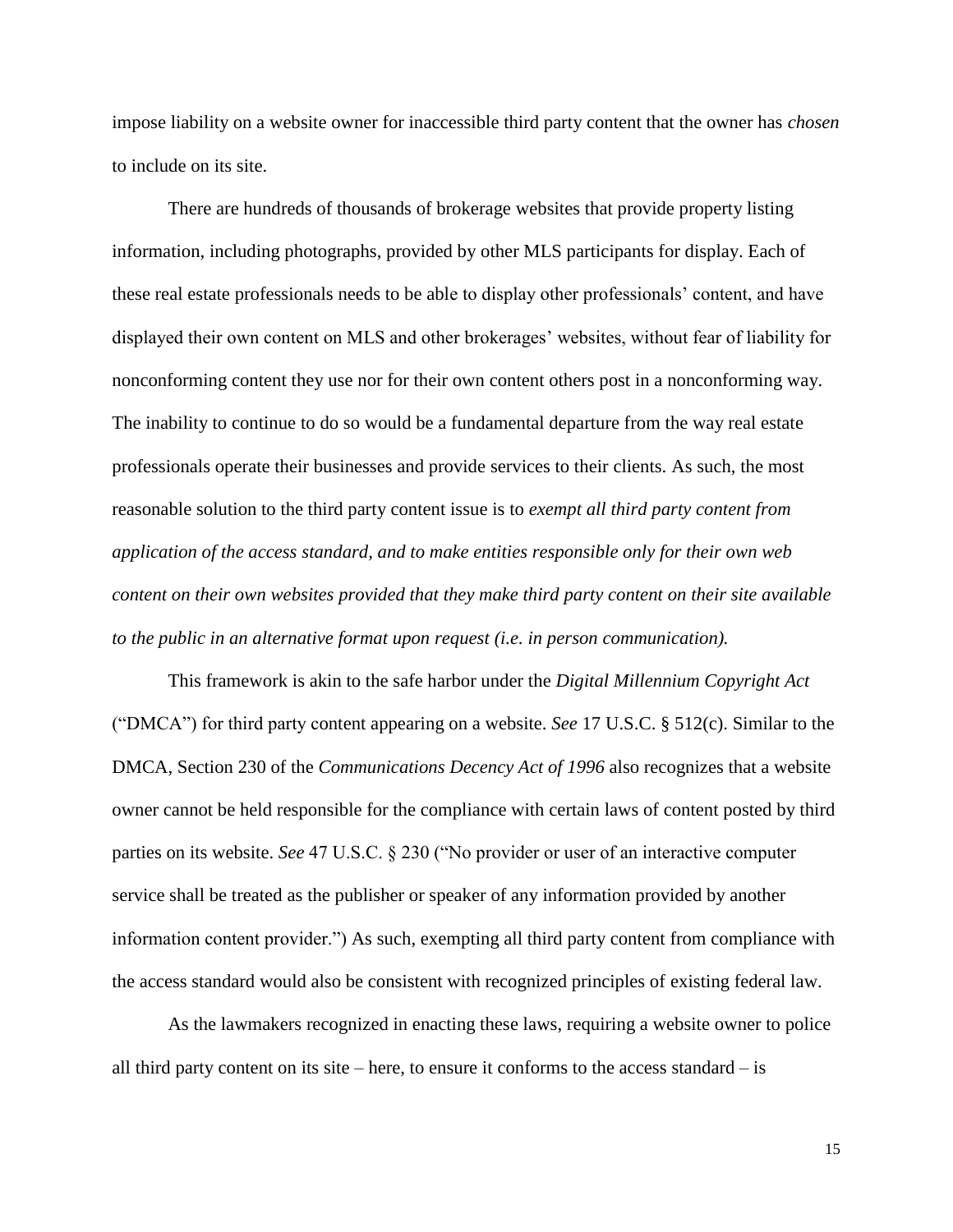*mandating the impossible*. For example, as discussed in Section I, through the IDX program, brokers' property listings are fed to third party brokers' websites for display. Brokers cannot police whether the tens of thousands of images that come from these feeds have proper alternative text. Even if they could, the only action they could take is to stop participating in the program, which would effectively preclude them from competing in the real estate industry. The Department must exempt this type of third party content from coverage under the access standard because there is simply no reasonable way to screen it out. This issue is likely to harm small entities the most because they tend to rely on vendors to provide them with the software/content needed to run their businesses and have the least amount of resources to devote to such impractical compliance requirements. Because it would be extremely difficult for the Department to write a rule that distinguishes this type of third party content from any other type of third party content, all third party content should be exempt.

There is also the issue of inaccessible third party content that is essential to an entity's business and the sole source of that content. For example, many firms use Google Maps on their websites. Google Maps is not accessible to blind users. We are aware of no similar application that is accessible.<sup>3</sup> While we believe a blanket exemption for third party content is the most practical solution to this issue, at a minimum, covered entities should not be precluded from including inaccessible third party content on their sites if a limited, reasonable, search reveals that there is no other accessible alternative that meets their needs. In this situation, denying the covered entity the ability to use the inaccessible third party content would fundamentally alter the goods and services the entity offers the public. The Department must recognize this practical challenge and provide guidance as to the required level of diligence necessary to discharge the

 $\overline{a}$ 

 $3$  Federal courts use Google Maps as well and their websites are required to be accessible by Section 508 of the Rehabilitation Act. *See* [http://www.dcd.uscourts.gov/court-location.](http://www.dcd.uscourts.gov/court-location)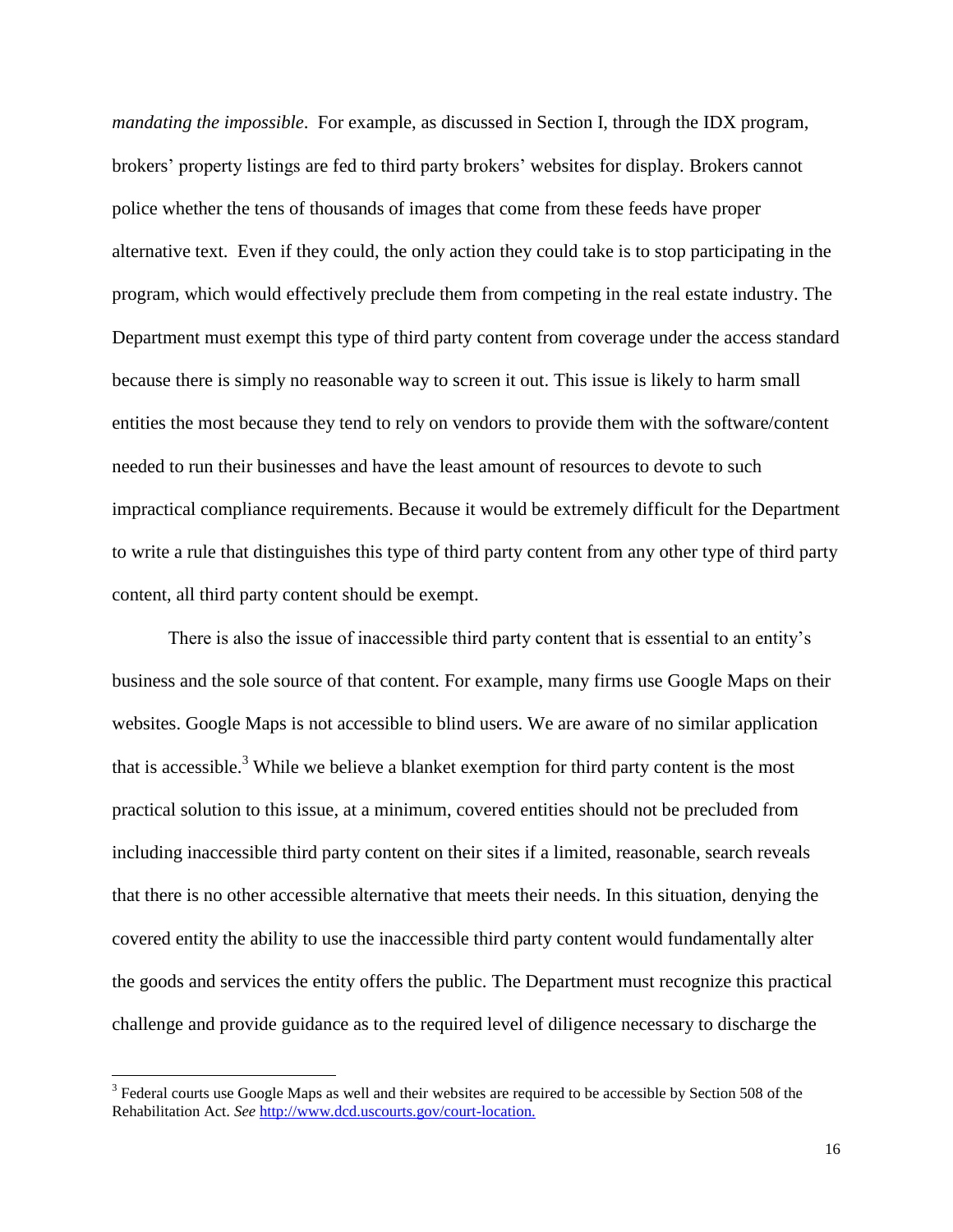obligation to conduct a reasonable search for vendors providing accessible third party content, as well as the necessary documentation to prove that obligation was satisfied.

In the event that an exemption for all third party content is not adopted, there should be at a minimum, a safe harbor from liability for all non-conforming content on its website provided the covered entity: (1) has made their website conform to the access standard by the compliance date stated in any final rule; (2) has a program in place to review the accessibility of their website on a regular basis; (3) has available alternative means to accessing information and services available on its website(s); and (4) has a process in place for receiving complaints about the website's accessibility and takes down, provides in an alternative format, or brings into conformance with the access standard the complained-of inaccessible content within a reasonable amount of time.

#### <span id="page-21-0"></span>**VII. Content Appearing On Social Media Platforms Should Be Exempt**

NAR objects to the Department's proposal to require information provided by covered entities on social media platforms, such as Facebook, Youtube, Twitter, and Linkedin, be available in some alternative way if the platforms are not accessible. Social media occurs in real time. Many real estate professionals have a presence on Twitter, Facebook, and other social media sites where they not only post more static information but also communicate with the public in real time. In fact, 70 percent of REALTORS® are using social media and an additional eight percent plan to engage in social media in the future.<sup>4</sup> This is an increase of five percent from 2015, and will only increase as more professionals enter the business.<sup>5</sup> The use of social networking sites is more prominent among those aged 49 or under, where eight in ten

5 *Id*.

 $\overline{a}$ 

<sup>4</sup> 2016 NAR Member Profile.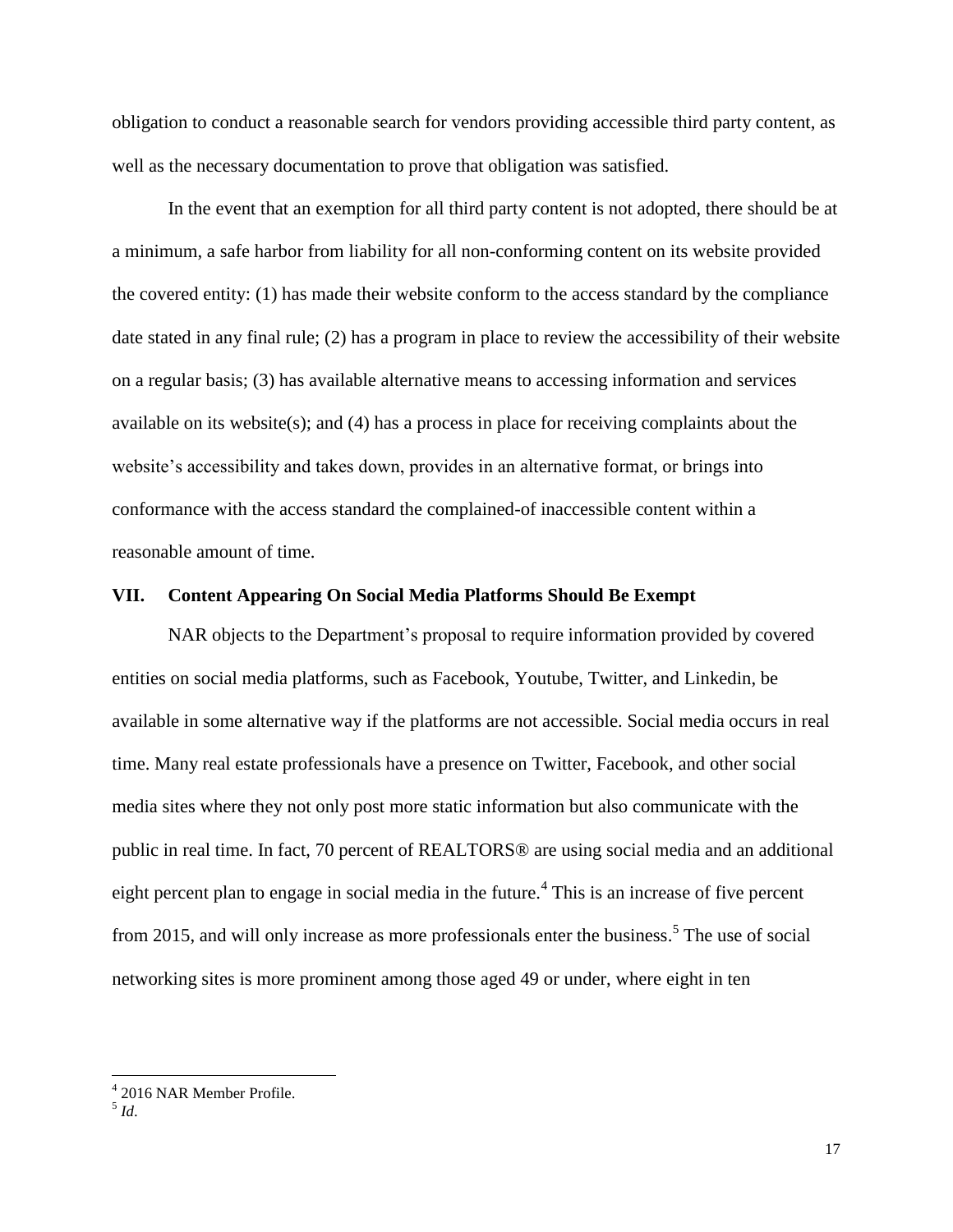REALTORS $\circledR$  are using social media to promote their business.<sup>6</sup> If a covered entity tweets out a comment on Twitter and Twitter is not accessible, where else is the covered entity supposed to post tweets? The same practical challenge would exist for posts, comments, and replies to comments on Facebook.

Requiring covered entities to provide the information they post on inaccessible social media websites in some alternative location would be extremely difficult, suppress communications with the public, provide another opportunity to enhance the plaintiffs' bar with opportunistic litigation, and most importantly, limit a covered entity's ability to address issues raised by the public or promote the interests of their clients on these social media sites.

# <span id="page-22-0"></span>**VIII. Conforming Alternate Versions of Web Pages and Web Content Should Be Permitted**

NAR supports the adoption of a rule permitting the use of conforming alternate versions of a webpage and/or web content both: (1) when it is not possible to make the web content directly accessible due to technical or legal limitations; and (2) when used to provide access to conventional electronic documents. However, these conforming alternate versions must still be subject to undue burden and fundamental alteration principles, discussed further in Section IX, especially with respect to cost of creating the conforming alternate version.

## <span id="page-22-1"></span>**IX. Undue Burden, Fundamental Alteration, and Technical Infeasibility Defenses Should Be Available**

The Department is considering allowing the use of these defenses as grounds to not make Web content conform to the access standard the Department adopts, subject to the following requirements: (1) the burden of proving these defense would remain on the public entity; (2) the decision that compliance would result in such alteration or burdens must be made by the head of a public entity or his or her designee after considering all resources available for use in the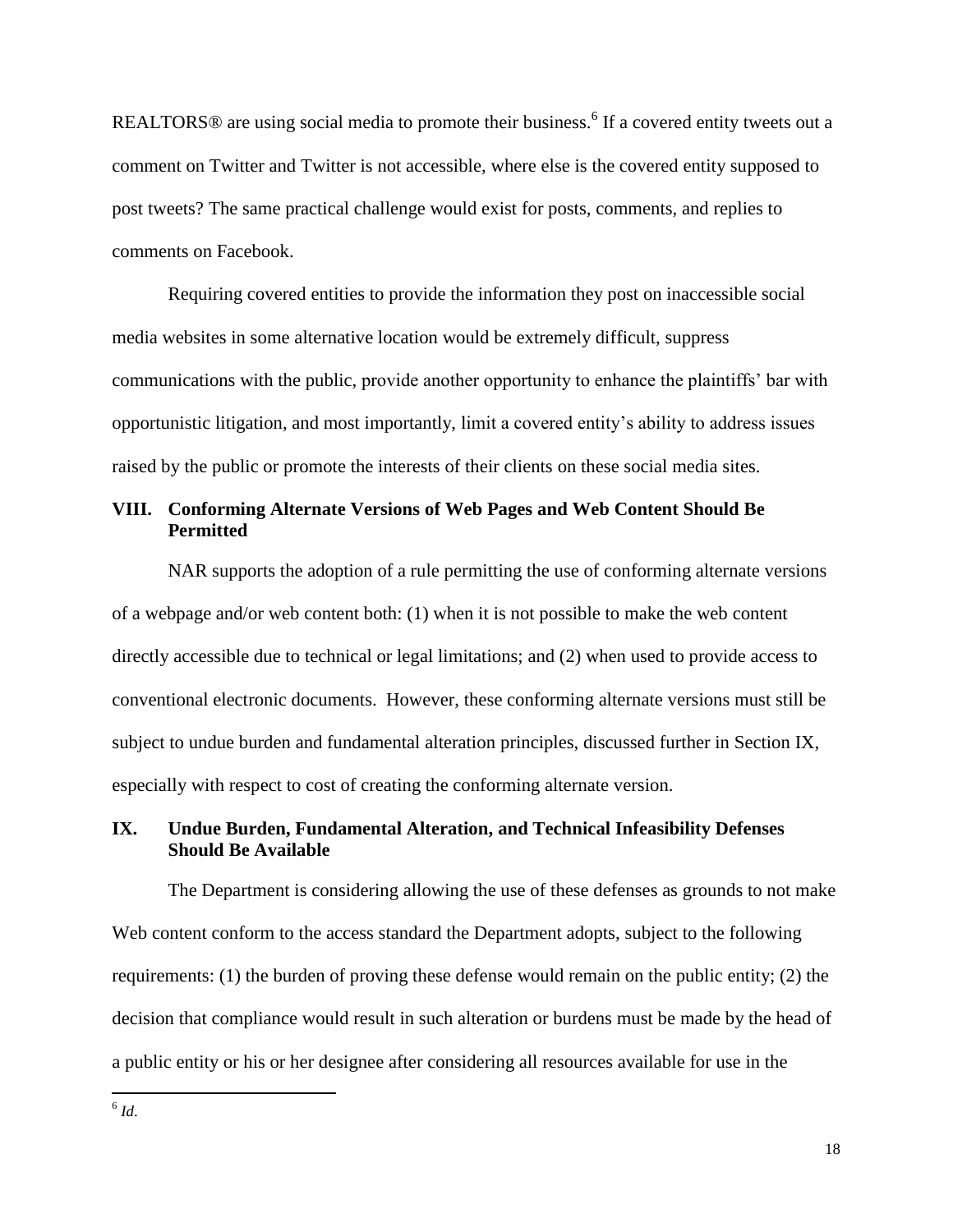funding and operation of the service, program, or activity; and (3) the decision must be documented with a written statement of the reasons for reaching that conclusion. In addition, the public entity would still have to provide access in some alternative fashion unless doing so would result in a fundamental alteration in the nature of the service, program, or activity offered by the covered entity or undue financial and administrative burdens.

NAR agrees that the undue burden and fundamental alteration defenses should be available for entities to rely upon as grounds for not making Web content conform to the access standard the Department adopts. However, technical infeasibility should be an additional defense, or be considered a form of undue burden. The defense of technical infeasibility is already in the statute and applies to physical access barriers. This concept is equally applicable in the website context where our members have encountered situations where web content cannot be made accessible.

For the undue burden and fundamental alteration defenses to be meaningful, the Department must establish guidelines about when such defenses may be invoked. A continual source of frustration for covered entities is the lack of clarity about the situations when these defenses would apply with regard to other requirements of the ADA.

The requirement that the head of an entity provide a written determination whenever these defenses are invoked is excessive and creates an undue administrative burden. A written determination as to why conformance is an undue burden or results in a fundamental alteration should be documented, but the process should not be onerous or result in substantially more work.

The final rule should also recognize and take into account the fact that not being able to use a unique technology or product that is available only from one vendor constitutes a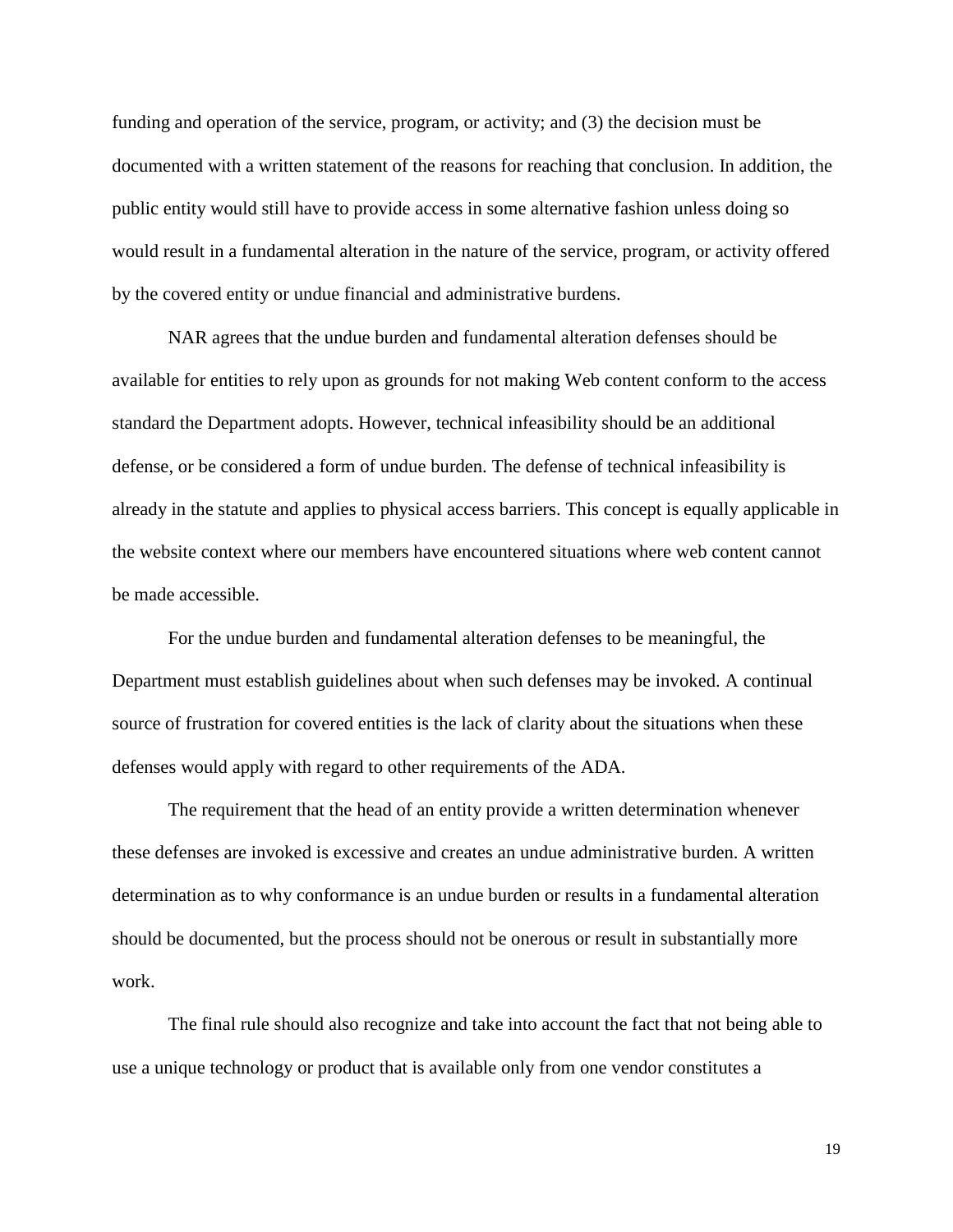fundamental alteration. For example, Google has a product called Business View that allows a business to show off to consumers the attractive and inviting interior atmosphere of that business. For real estate professionals, this is especially appealing because it displays properties in an enhanced fashion and attracts clients by providing a more complete picture of the space, which is then enriched with personal communication occurring throughout a transaction. No other vendor offers a similar product. Not being able to use Business View would constitute a fundamental alteration because an important feature of the website would be eliminated.

The Department could build into its final rule a requirement that entities in such situations make a written request to the vendor to provide the technology in a manner that complies with WCAG 2.0 AA. If the vendor refuses, fails to respond, or indicates the technology is incapable of conformance to WCAG 2.0 AA, the covered entity would be in a safe harbor and be able to use the technology.

The Department should make clear that in determining whether a covered entity has established that making certain web content accessible is an undue burden, a court should take into account the very large number of website requirements with which entities must comply, and the significant undertaking required to budget, prioritize, staff, and manage all necessary actions to achieve compliance with those requirements. Entities are also constantly changing and updating websites to provide current, accurate, bug-free content, and to comply with all legal requirements. Many entities have website update schedules, created according to carefully-set priorities, with new updates and content roll-outs scheduled months in advance, and some requiring months to years of planning and work. The final rule should take into account these realities, and not require an entity to drop everything, or to abandon and disrupt all these longplanned activities. Accessibility improvements must likewise be well-planned and scheduled in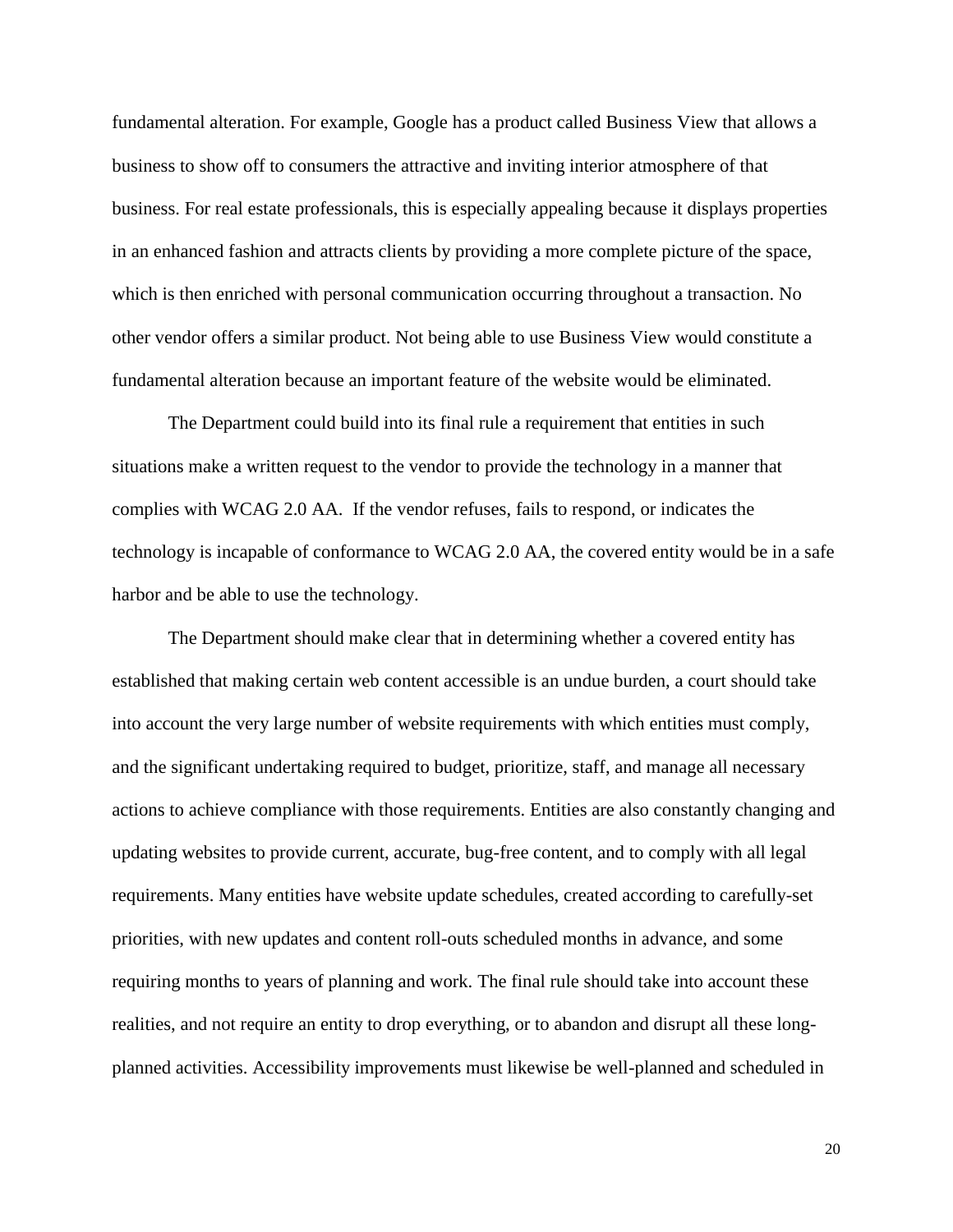conjunction with the business operations to ensure effective, accurate, and lasting implementation.

# <span id="page-25-0"></span>**X. The Department Must Issue Detailed Guidance on How to Measure Compliance with WCAG 2.0 AA**

The Department seeks comment on how compliance with WCAG 2.0 Level AA should be assessed or measured, and has asked whether: (1) the measurement be based on the percentage of web content that is accessible, or some minimum threshold of compliance; and (2) there are circumstances where web accessibility errors may not be significant barriers to accessing the information or functions of a website.

The question of how to measure a website's compliance with WCAG 2.0 is a very difficult one that requires detailed guidance from the Department. There is currently no consensus about how testing of a website is to be conducted, let alone when the website can be declared conforming with the WCAG 2.0. This question of when a website "substantially conforms" with WCAG 2.0 Level AA such that it is considered accessible perplexes and frustrates businesses – which must rely upon a limited number of reputable consultants to make that declaration – and contributes to the ambiguity on which plaintiff's attorneys have capitalized. Although most reputable consultants believe that both automated and manual testing are essential, at least one very well-known and reputable consultant only performs manual testing. Some consultants only use automated tools even though such tools only pick up about 25-30 percent of accessibility errors on a site and cannot discern a number of errors, such as incorrect alternative text or inappropriately labeled forms. Automated tools are also notorious for uncovering "false positives" and not uncovering the accessibility bugs that most impact usability of the website. Most consultants agree that it is not necessary to test every page of a website to do an audit or issue a statement that a website conforms to WCAG 2.0 AA, but others are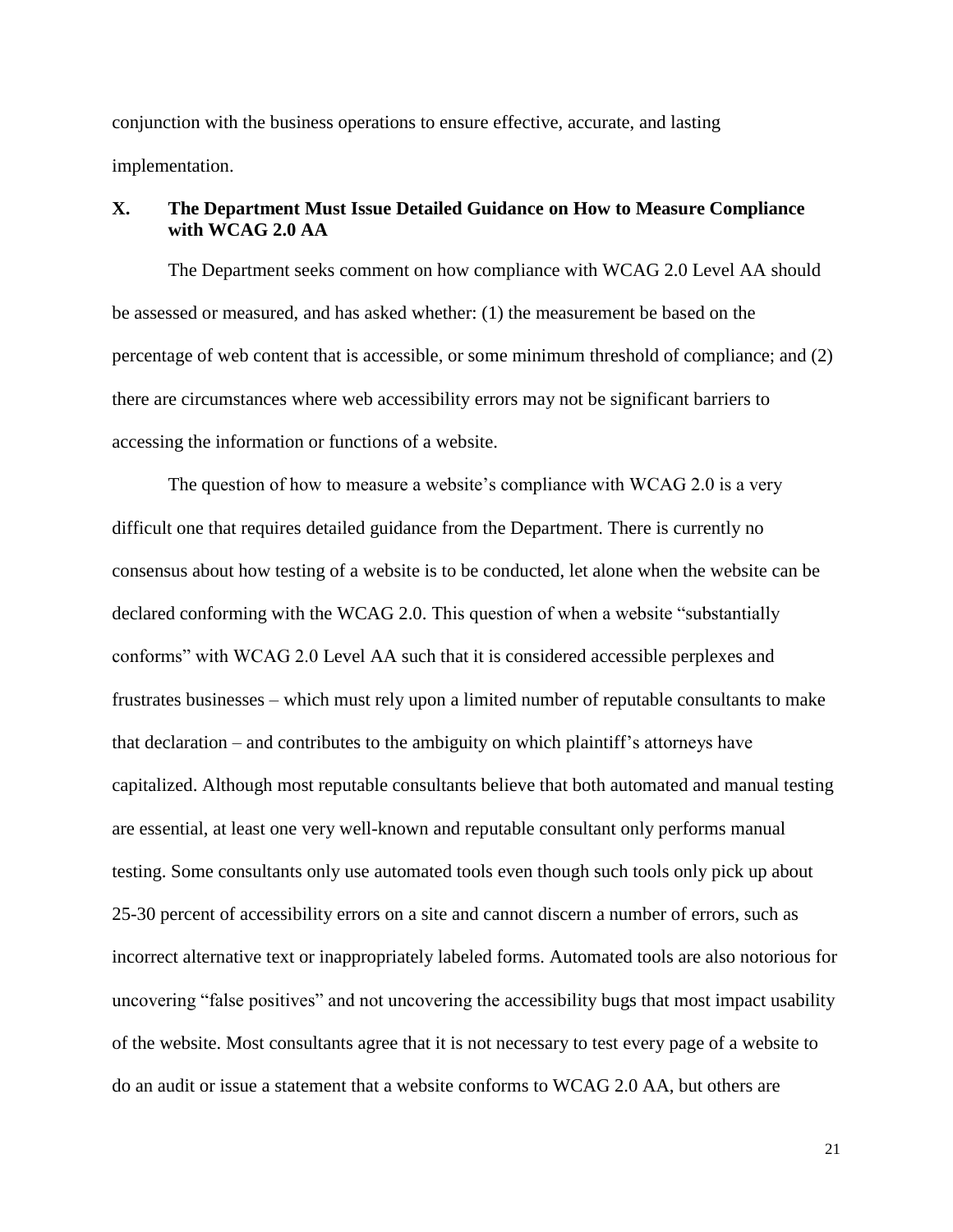reluctant to issue such statements without a review of every page, which can be wildly

burdensome and problematic given the significant amount of updates that occur throughout the

normal course of business.

In light of all this, a final rule setting a WCAG 2.0 AA conformance standard by which

ADA compliance is measured must contain the following elements:

- A. Website testing protocols (*e.g.,* what percentage of pages must be tested; methods of testing [automated vs. User testing]; software and browsers to be used for testing);
- B. The specific objective and subjective criteria that will be applied to determine whether compliance has been achieved and who is qualified to make this determination;
- C. A recognition that errors that do not prevent access are not violations of the ADA; and
- D. A safe harbor is made available for covered entities encountering instances of non-conformance with the access standard if the covered entity: (1) has made their website conform to the access standard by the compliance date stated in any final rule; (2) has a program in place to review the accessibility of their website on a regular basis; (3) has available alternative means to accessing information and services available on its website(s); and  $(4)$  has a process in place for receiving complaints about the website's accessibility and takes down, provides in an alternative format, or brings into conformance with the access standard the complained-of inaccessible content within a reasonable amount of time.

The bottom line is that covered entities want to comply, but the Department must give

them clear and specific rules on how to do so, in addition to reasonable defenses available for

unforeseen circumstances. Simply adopting the WCAG 2.0 AA as a standard is not enough.

#### <span id="page-26-0"></span>**XI. It Is Premature to Make Rules Regarding Mobile App Accessibility**

NAR strongly believes it is premature for the Department to adopt a standard for mobile apps at this time because there is currently no generally-accepted standard for mobile application accessibility; and in light of the already significant burden that will be faced in learning and implementing any website standard the Department adopts; the Department should not include mobile app accessibility in the final rule. After the present rulemaking, entities will invest time and resources learning how to apply accessibility techniques on their websites, which they can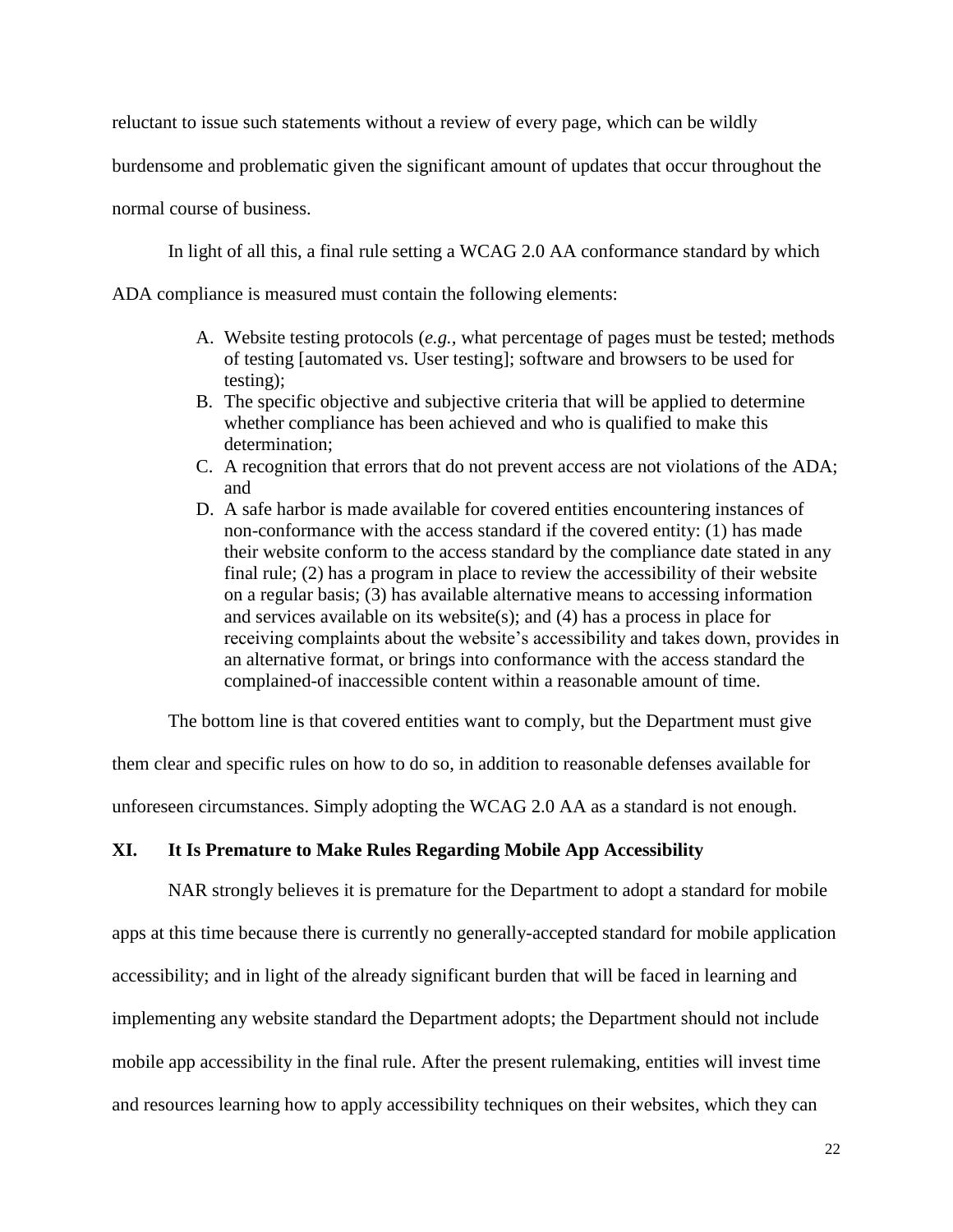then apply to their mobile apps. The accessibility of mobile applications will therefore likely improve as a result of the present rulemaking; without imposition of a rule to mobile applications that may be based on a disputed standard, imposed as an add-on to the present rulemaking rather than through the proper rulemaking process specific to mobile applications.

# <span id="page-27-0"></span>**XII. Covered Entities Will Incur Significant Direct and Indirect Costs in Complying with Web Access Regulations, But Benefit from a Certain Standard**

As demonstrated throughout the foregoing discussion, requiring covered entities to make

their websites conform to an access standard the Department adopts, such as WCAG 2.0 Level

AA, and maintain conformance is very expensive. That cost will have a far greater impact on

smaller entities, especially the self-employed and/or independent contractor. Examples of

activities that would impose significant initial and ongoing costs on entities small and large

include:

# Initial Activities

- Initial audit of website
- Website remediation
- Elimination of content from websites due to expense/difficulty associated with making website conform to the access standard
- Training of employees on how to remediate
- Re-audit(s) of website
- Certification of conformance with the access standard
- Development of policies and procedures to achieve and maintain website accessibility

# Ongoing Activities

- Training of all employees who have the ability to impact a website's accessibility on accessibility techniques
- Annual audits of website
- Automated scans of websites
- Licensing of automatic scanning software
- Monitoring and responding to customer complaints about website access issues
- Creating alternative text for images
- Creating audio descriptions and closed captions for videos
- Development of accessible upgrades to website
- Litigation defense